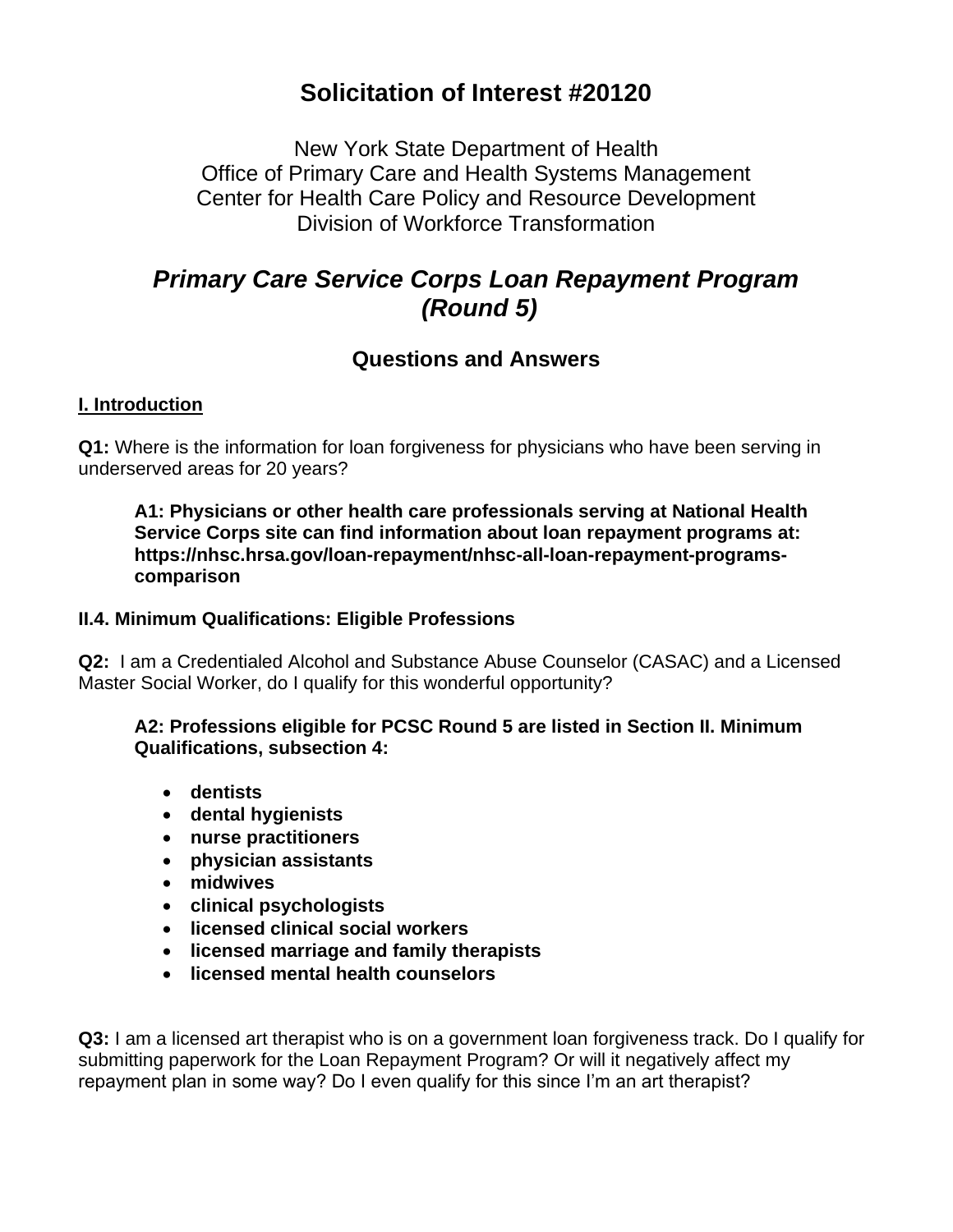**A3: Professions eligible for PCSC Round 5 are listed in Section II. Minimum Qualifications, subsection 4:**

- **dentists**
- **dental hygienists**
- **nurse practitioners**
- **physician assistants**
- **midwives**
- **clinical psychologists**
- **licensed clinical social workers**
- **licensed marriage and family therapists**
- **licensed mental health counselors**

**Simultaneous participation in a government loan forgiveness track, such as Public Service Loan Forgiveness (PSLF) Program, is not permitted per section II.8. Minimum Qualifications: Simultaneous Participation in Other Programs:**

**8. The clinician must not be fulfilling an obligation under any state or federal loan repayment program – including the Public Service Loan Forgiveness (PSLF) program -- which overlaps or coincides with the three-year PCSC service obligation.** 

### **II.8. Minimum Qualifications: Simultaneous Participation in Other Programs**

**Q4:** I am a current Primary Care Service Corps awardee. Do I need to reapply for Primary Care Service Corps Round 5 to maintain my award?

**A4: Per Section II. Minimum Qualifications item 8: "The clinician must not be fulfilling an obligation under any state or federal loan repayment program – including the Public Service Loan Forgiveness (PSLF) program -- which overlaps or coincides with the three-year PCSC service obligation." Therefore, an awardee of a state or federal loan repayment program with an obligation end on or after August 1, 2022, cannot receive a PCSC Round 5 award.**

#### **II.13. Minimum Qualifications: Weekly hours of work**

**Q5:** If I am currently serving under the NHSC for their loan repayment, and my obligation ends in November 2022, can I still apply to Primary Care Service Corps? Is PCSC the same as NHSC where one can take 35 days off per year, but it doesn't matter if it is sick day, vacation day or federal holidays?

**A5: Per Section II. Minimum Qualifications item 8: "The clinician must not be fulfilling an obligation under any state or federal loan repayment program – including the Public Service Loan Forgiveness (PSLF) program -- which overlaps or coincides with the three-year PCSC service obligation." Therefore, an awardee of a state or federal loan repayment program with an obligation end on or after August 1, 2022, cannot receive a PCSC Round 5 award.**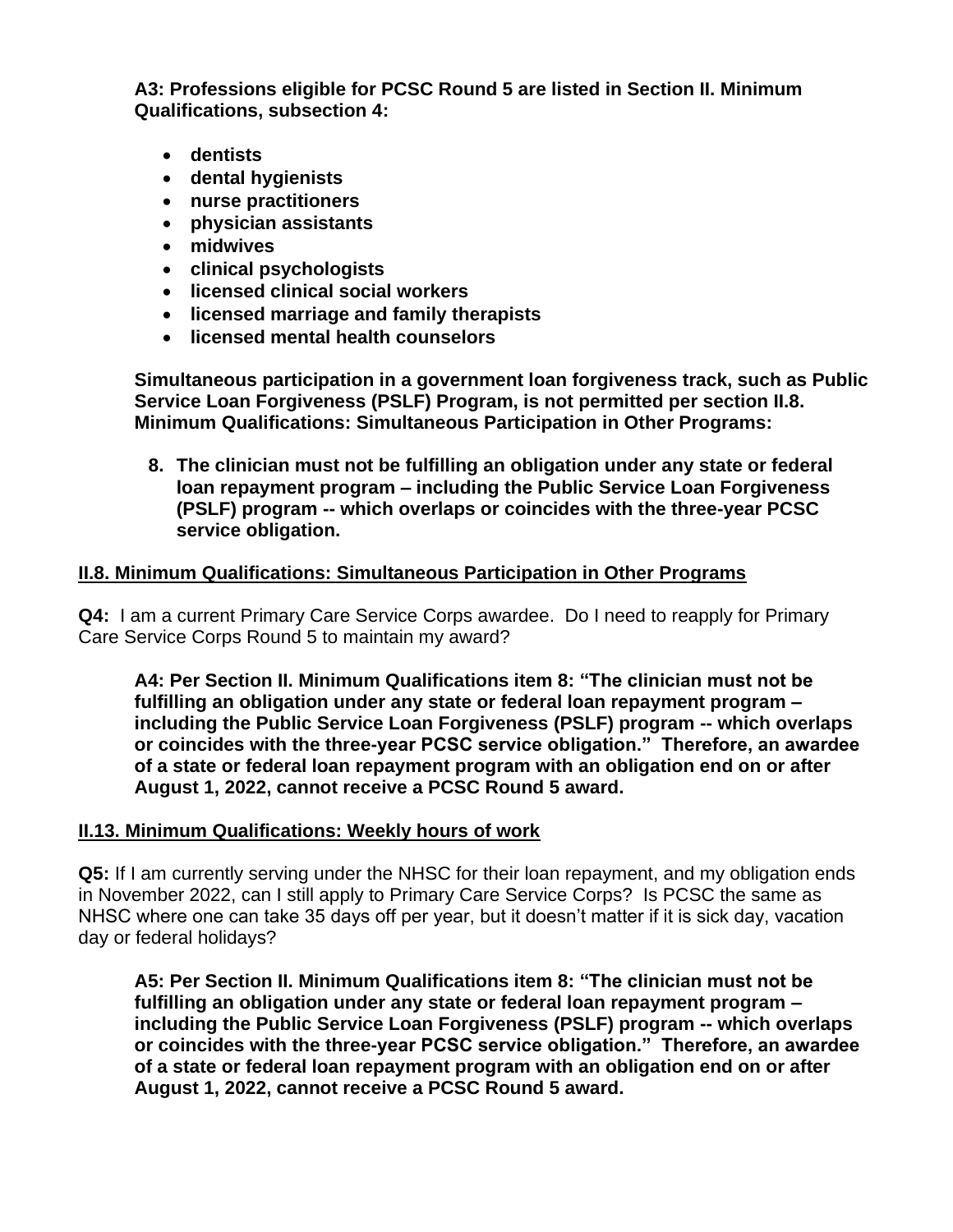**PCSC rules regarding work hours are covered in section II. Minimum Qualifications, item 13. Briefly stated, all PCSC awardees must work 45 weeks per year, and are allowed 7 weeks (35 days) of leave time per year. The 35 leave days are used for sick days, vacation days, and federal holidays.**

#### **III.C. Project Narrative: Award Limits**

**Q6:** Is the \$30,000 per year, or for the entire three-year period?

**A6: The \$30,000 award is for the entire three-year period. Per section 3.C. "Award Limits" of the SOI, "The award limit for the Primary Care Service Corp Loan Repayment Program is \$30,000 for a three-year contract, unless the awardee is a Full Time Dentist, in which case the award limit is \$60,000 for a three-year contract."** 

#### **IV. How to Apply**

**Q7:** Once I have all documents needed, where do I send it? Also, regarding the letter from my employer, what does it need to state?

**A7: The Solicitation of Interest (SOI), and the Application for Primary Care Service Corps Round 5 – which consists of 10 Attachments – appear below, following these Questions and Answers.**

**Attachment 5: Employment Letter Template provides the text required for the letter from your employer.**

**Per section IV. How to Apply of the SOI:**

**The application consists of the completed Attachments (1-10). You must submit ONE EMAIL with each required Attachment as its own pdf file attachment. Make sure to name each document accordingly (i.e. Attachment 1, Attachment 2). Applications must be submitted via email to** [sch\\_loan@health.ny.gov](mailto:sch_loan@health.ny.gov) **no later than 4:00 pm ET on the date and time posted on the cover of this SOI. Again, all application documents should be submitted together as attachments in ONE EMAIL.**

#### **Attachment 6: Tool to Identify Eligible Sites**

**Q8:** I would like to know if my facility where I work would qualify to apply.

**A8: Attachment 6 explains how to determine whether a given address is an NHSC Active site or not. Most applicants find it helpful to zoom in on the map (using Ctrl+Scroll) and look for their worksite on the map. Clicking on the red "balloon" pointers will show the name and address of the site. Clicking on the name link will jump to the detail screen for that site.**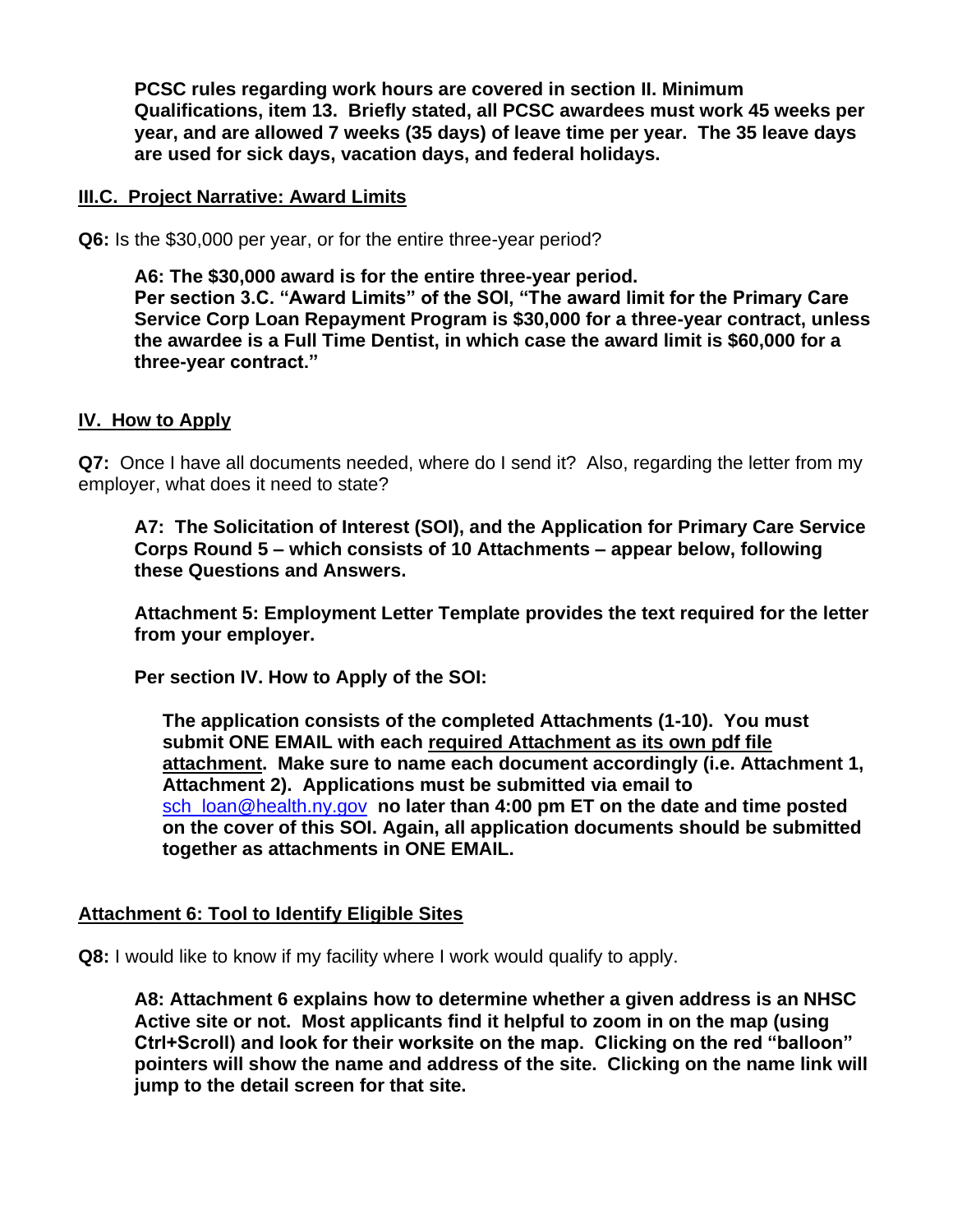**Q9:** I currently work at a site associated with a HPSA ID but which is not listed as an NHSC site. Will I be eligible for the PCSC loan repayment this round?

**A9: PCSC Round 5 must serve at NHSC Active sites with scores of 1 or more for their discipline. Attachment 6 explains how to determine whether a given address is an NHSC Active site or not. Most applicants find it helpful to zoom in on the map (using Ctrl+Scroll) and look for their worksite on the map. Clicking on the red "balloon" pointers will show the name and address of the site. Clicking on the name link will jump to the detail screen for that site.**

**Q10:** Are Upstate University Hospital or Crouse Hospital in Syracuse NY considered CAH?

**A10: Attachment 6 explains how to determine whether a given address is an NHSC Active site or not. Most applicants find it helpful to zoom in on the map (using Ctrl+Scroll) and look for their worksite on the map. Clicking on the red "balloon" pointers will show the name and address of the site. Clicking on the name link will jump to the detail screen for that site.**

### **Other:**

**Q11:** How do I go about getting setup to receive the email in the string below?

**A11: If you would like to be added to the Primary Care Service Corps electronic mailing list, you can simply send an email to** [sch\\_loan@health.ny.gov](mailto:sch_loan@health.ny.gov) **with the subject line: Please add me to the Primary Care Service Corps Electronic Mailing List**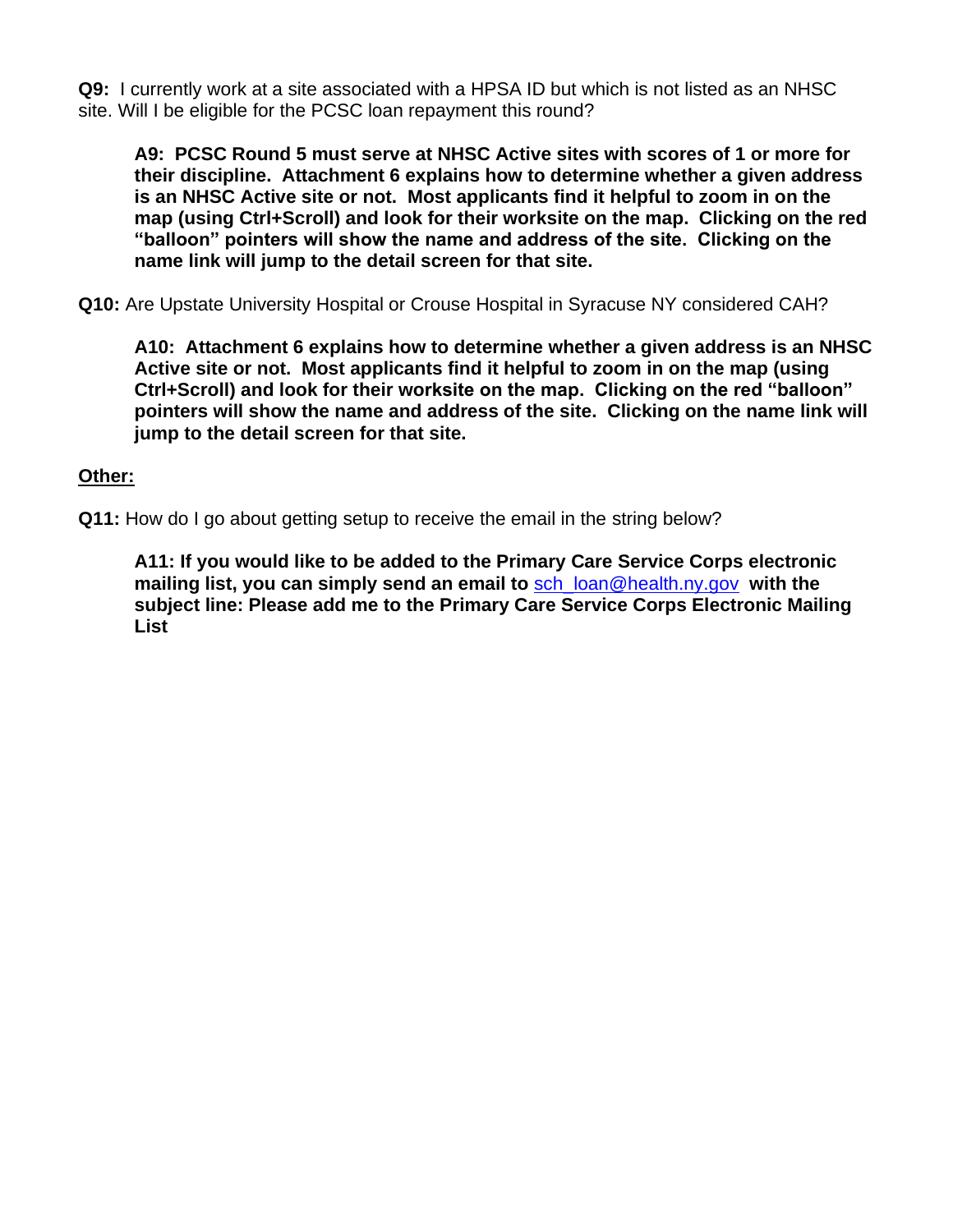### **New York State Department of Health Office of Primary Care and health Systems Management Center for Health Care Policy and Resource Development Division of Workforce Transformation**

| Title:                  |  | Solicitation of Interest # 20120 – Primary Care Service Corps – Round 5                                                                                                                       |  |  |  |
|-------------------------|--|-----------------------------------------------------------------------------------------------------------------------------------------------------------------------------------------------|--|--|--|
| Agency:                 |  | New York State Department of Health<br>Office of Primary Care and Health Systems Management<br>Center for Health Care Policy and Resource Development<br>Division of Workforce Transformation |  |  |  |
| <b>Contract Number:</b> |  | <b>TBD</b>                                                                                                                                                                                    |  |  |  |
| <b>Contract Term:</b>   |  | August 1, 2022- July 31, 2025                                                                                                                                                                 |  |  |  |
| Date of Issue:          |  | April 25, 2022                                                                                                                                                                                |  |  |  |
| <b>Questions Due:</b>   |  | May 9, 2022 prior to 4:00PM                                                                                                                                                                   |  |  |  |
| <b>Answers Posted:</b>  |  | May 23, 2022 (on or about)                                                                                                                                                                    |  |  |  |
| Due Date/Time:          |  | June 13, 2022 prior to 4:00PM                                                                                                                                                                 |  |  |  |
| County(ies):            |  | <b>Statewide</b>                                                                                                                                                                              |  |  |  |
| Location:               |  | <b>Statewide</b>                                                                                                                                                                              |  |  |  |
| Classification:         |  | <b>Medical &amp; Health Care</b>                                                                                                                                                              |  |  |  |
| Opportunity Type:       |  | Grant or notice of funds availability                                                                                                                                                         |  |  |  |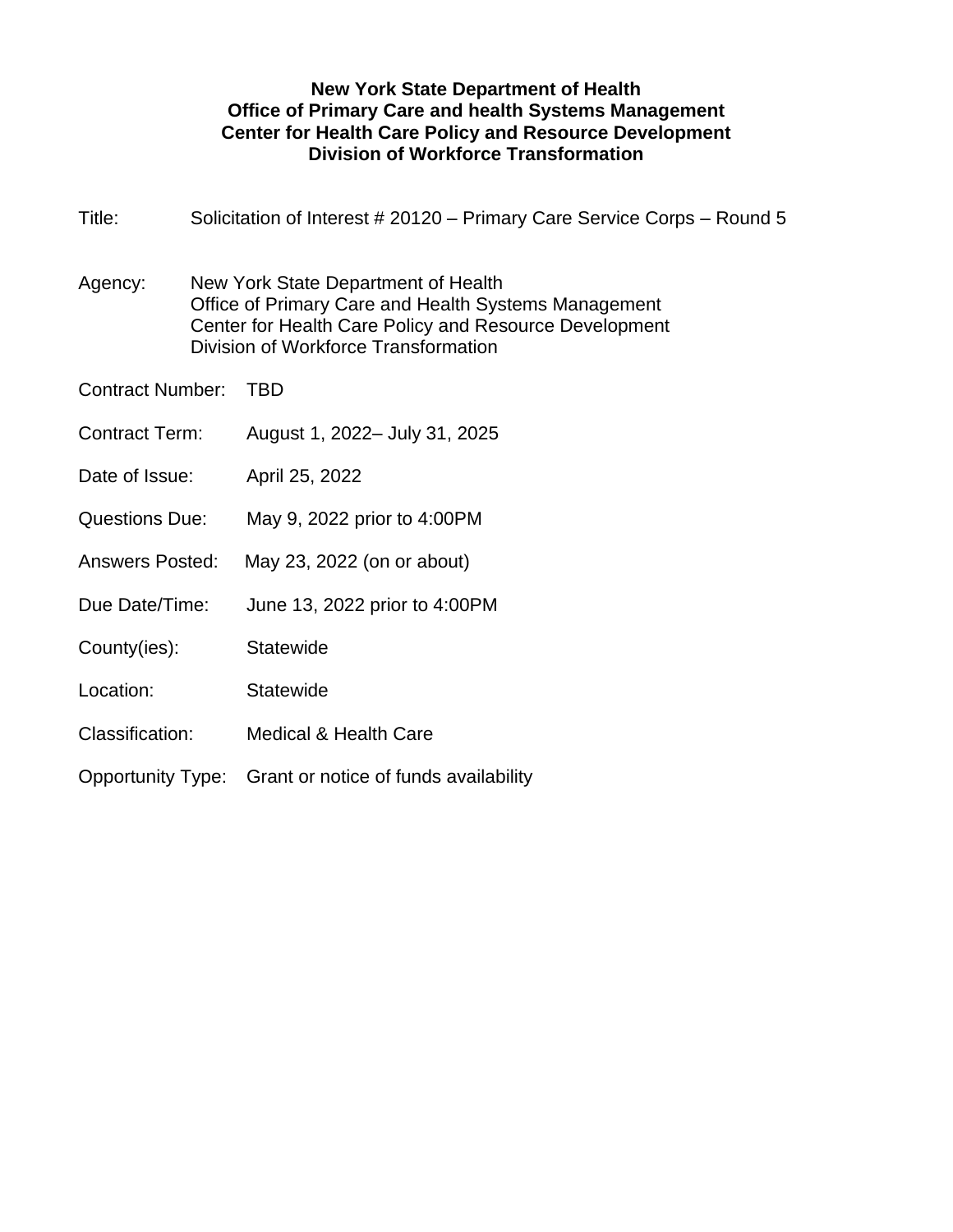# **I. Introduction**

The New York State Department of Health (Department*)* is issuing this Solicitation of Interest (SOI) under the Primary Care Service Corps (PCSC) Loan Repayment Program, which is modeled after the National Health Service Corps (NHSC). As set forth in Public Health Law (PHL) §§ 923 and 924, PCSC is a service-obligated loan repayment program that is designed to increase the supply of certain clinicians in underserved areas.

Clinicians eligible to apply under the program are:

- Dentists
- dental hygienists
- nurse practitioners
- physician assistants
- midwives
- clinical psychologists
- licensed clinical social workers
- licensed marriage and family therapists
- licensed mental health counselors

Clinicians must commit to practice at an Active NHSC Approved Site. In addition, clinicians must demonstrate that they are or will be working in primary care or behavioral health and in an outpatient or other eligible setting as defined further herein.

Up to \$1 million was appropriated in the 2021-2022 New York State budget to support existing contracts and new awards under the program. Clinicians who receive new awards pursuant to this SOI will receive up to \$30,000 in loan repayment funding (up to \$60,000 for full time dentists), not to exceed the amount of the individual's qualifying educational debt, in return for a three-year commitment to practice at an NHSC Approved Site.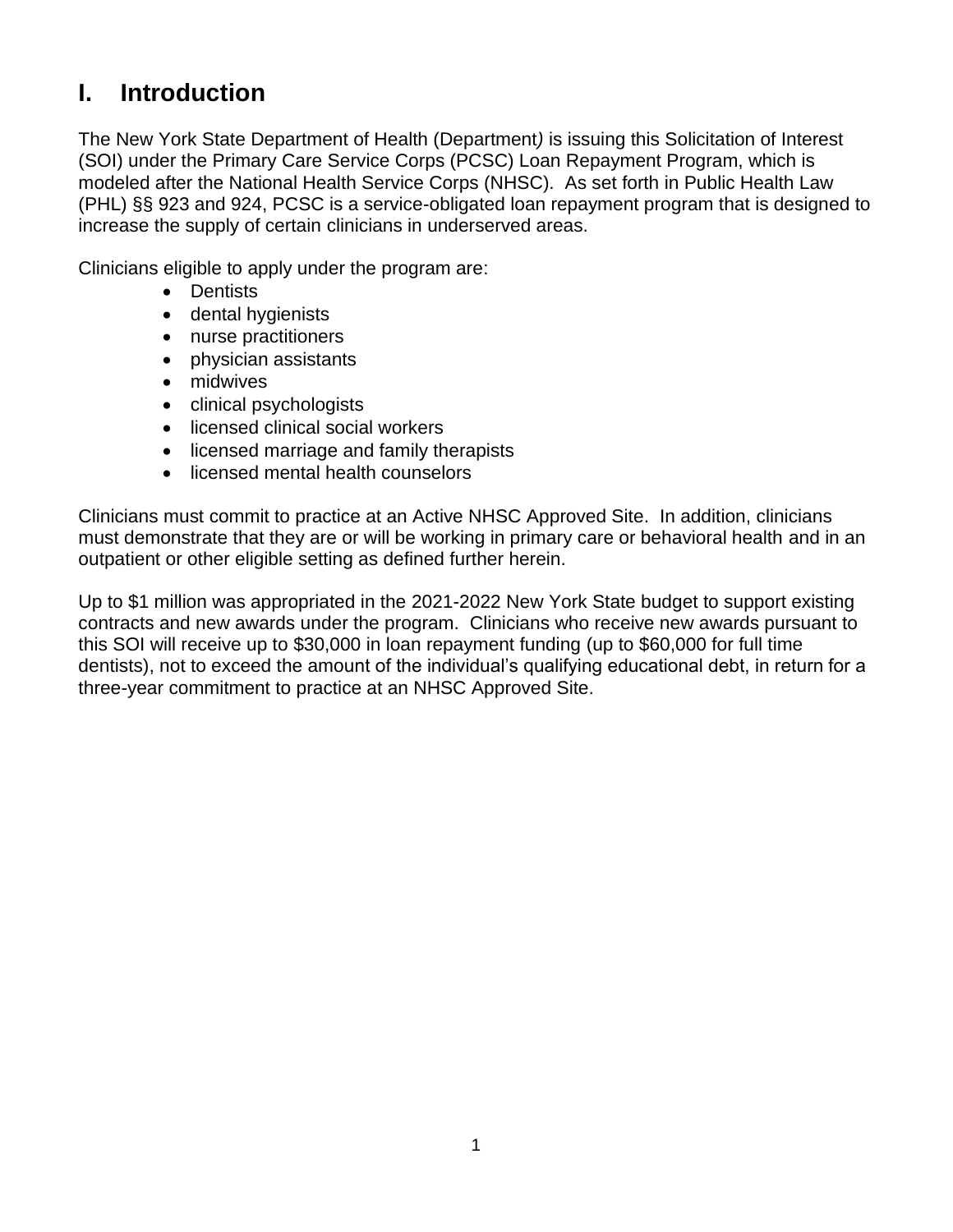# **II. Minimum Qualifications**

Only dentists, dental hygienists, nurse practitioners, physician assistants, midwives, clinical psychologists, licensed clinical social workers, licensed marriage and family therapists, and licensed mental health counselors that meet the criteria set forth below are eligible to apply for PCSC funding through this Solicitation of Interest.

A clinician is eligible for a PCSC award for the period (August 1, 2022– July 31, 2025) to repay qualified educational debt if the following requirements are met:

- 1. The clinician must be a citizen of the United States or a permanent resident alien holding an I-155 or I-551 card.
- 2. The clinician must begin employment at the intended worksite on or before August 1, 2022.
- 3. The clinician must complete an Employment Letter using the format/text provided in Attachment 5: Employment Letter template. The Employment Letter must be on the employer's letterhead, signed by an employee with the authority to represent the employer with respect to human resources matters, including the Human Resources Director, the Chief Executive Officer or the Chief Operating Officer.
- 4. The clinician must be licensed to practice in New York State at the time of application and attach and submit the appropriate license as Attachment 8.

## ➢ **Physician Assistants**

Requirements: A current, full, permanent, unencumbered, unrestricted license and registration (pursuant to Education Law Article 131-B) to practice as a physician assistant (PA) in the State of New York. Only PAs who will provide primary care or behavioral health services – adult primary care, family primary care, pediatric, psychiatry, mental health, geriatrics, and women's health – are eligible to apply for PCSC.

## ➢ **Nurse Practitioners**

Requirements: A current, full, permanent, unencumbered, unrestricted license and registration to practice as a registered nurse in the State of New York AND a certificate to practice as a nurse practitioner (pursuant to Education Law § 6910) in the State of New York. Only NPs who will provide primary care or behavioral health services – adult primary care, family primary care, pediatric, psychiatry, mental health, geriatrics, and women's health – are eligible to apply for PCSC.

## ➢ **Midwives**

Requirements: A current, full, permanent, unencumbered, unrestricted license and registration (pursuant to Education Law § 6955) to practice as a licensed nurse midwife in the State of New York.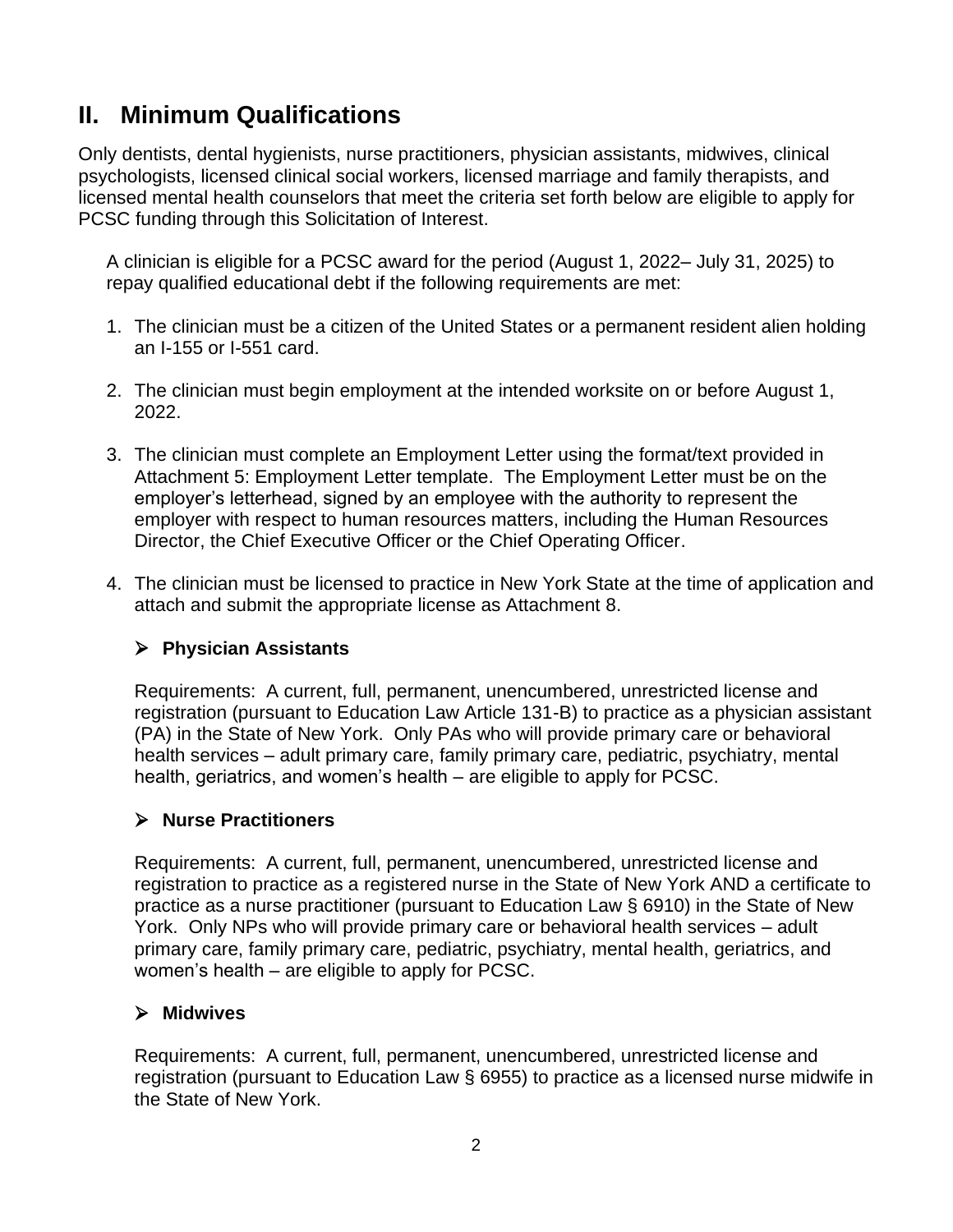# ➢ **Dentists**

Requirements: A current, full, permanent, unencumbered, unrestricted license and registration (pursuant to Education Law Article 133) to practice as a dentist in the State of New York in general or pediatric dentistry. Only dentists who will provide general or pediatric dentistry are eligible for a PCSC award. Any time spent providing other services, such as endodontic, periodontic or orthodontic care, is ineligible for loan repayment funds.

# ➢ **Dental Hygienists**

Requirements: A current, full, permanent, unencumbered, unrestricted license (pursuant to Education Law § 6609) and registration to practice as a dental hygienist in the State of New York. Only dental hygienists who will provide general or pediatric dental hygiene services are eligible for a PCSC award.

# ➢ **Psychologists**

Requirements: A current, full, permanent, unencumbered, unrestricted license and registration (pursuant to Education Law § 7603) to practice as a psychologist in the State of New York.

# ➢ **Licensed Clinical Social Workers**

Requirements: A current, full, permanent, unencumbered, unrestricted license and registration (pursuant to Education Law § 7702) to practice as a clinical social worker in the State of New York.

# ➢ **Licensed Marriage and Family Therapists**

Requirements: A current, full, permanent, unencumbered, unrestricted license and registration (pursuant to Education Law § 8403) to practice as a marriage and family therapist in the State of New York.

# ➢ **Licensed Mental Health Counselors**

Requirements: A current, full, permanent, unencumbered, unrestricted license and registration (pursuant to Education Law § 8402) to practice as a licensed mental health counselor in the State of New York.

- 5. The clinician must be in good standing, meaning that he or she:
	- a. Has not been excluded from or terminated by the federal Medicare or Medicaid programs (see [http://www.omig.ny.gov\)](http://www.omig.ny.gov/);
	- b. Has not been disciplined by the New York State Board for Professional Medical Conduct (see [https://www.health.ny.gov/professionals/doctors/conduct\)](https://www.health.ny.gov/professionals/doctors/conduct);
	- c. Is not under indictment for, or has not been convicted of any felony as defined by, New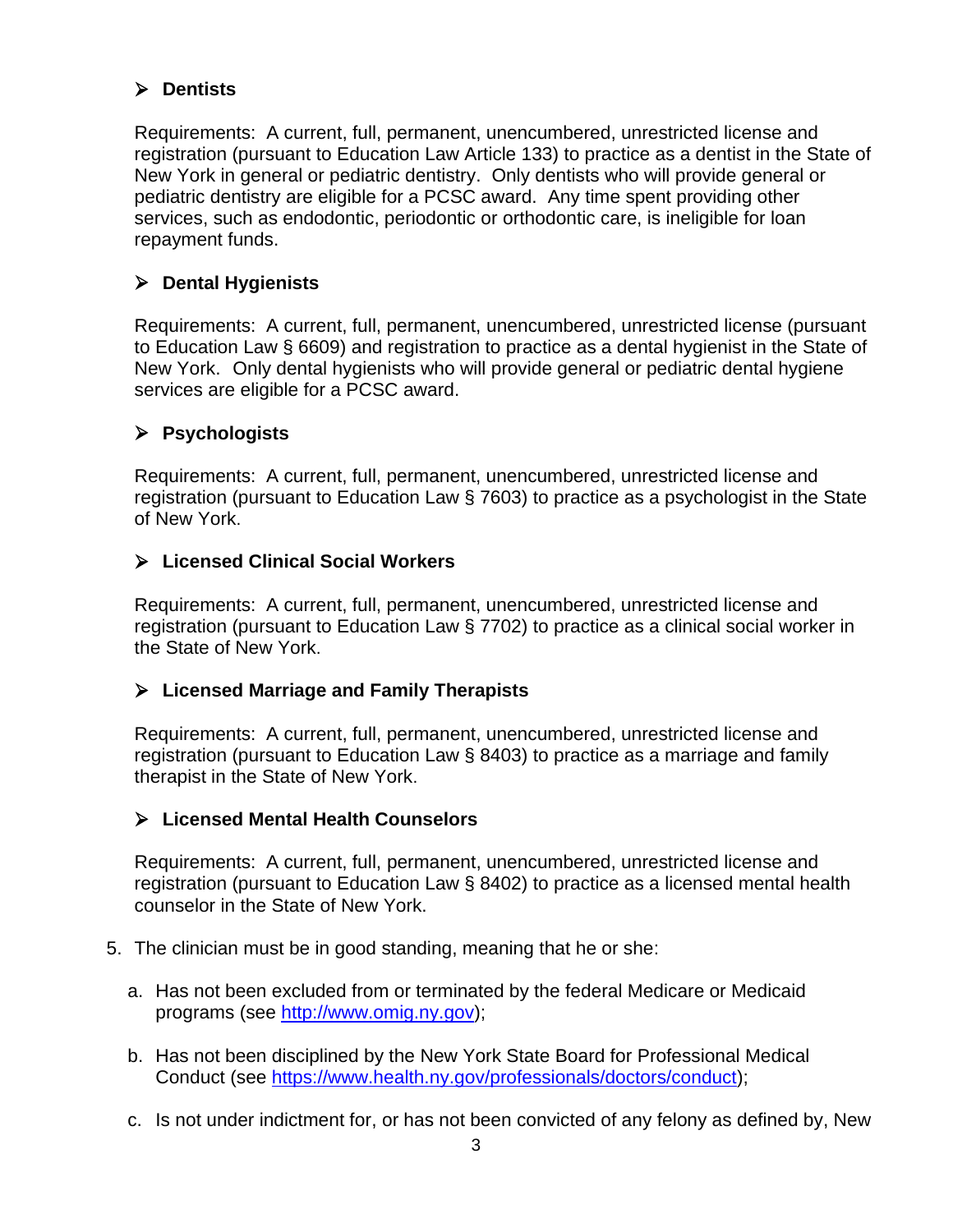York State Penal Code.

Note: to determine if a crime is a felony:

- Go to this website: [http://public.leginfo.state.ny.us/lawssrch.cgi?NVLWO:](http://public.leginfo.state.ny.us/lawssrch.cgi?NVLWO)
- Click on PEN (which is next to Penal)
- Click on the Article Number next to the crime in question (for example: Article 177 for Health Care Fraud)
- Click on the relevant sub-article (for example: 177.25 for Health Care Fraud in the first degree)
- The description will indicate if the crime is a misdemeanor or felony, and its class (for example: Health Care Fraud in the first degree is a class B felony).
- d. Has not had medical license revoked in any state or territory in the United States.
- 6. The clinician must not be in breach of a health professional service obligation to the federal government, any state government, or a local government.
- 7. The clinician must not have any judgment liens arising from debt to the federal government or any state government.
- 8. The clinician must not be fulfilling an obligation under any state or federal loan repayment program – including the Public Service Loan Forgiveness (PSLF) program -- which overlaps or coincides with the three-year PCSC service obligation.
- 9. On the date of award, the health care site where the clinician will be employed must be an NHSC Active Site with a HPSA score of 1 or more for the applicant's professional discipline, as explained in Attachment 6, and evidenced by submission of Attachment 7.
- 10. The applicant must not have previously received, or currently be receiving, an award from the Primary Care Service Corps.
- 11. If selected to receive a Primary Care Service Corps award, the applicant agrees to complete and submit participant surveys sent to them by the New York State Department of Health.
- 12. If applicant is selected to receive a Primary Care Service Corps award, the applicant's employer agrees to complete and submit Employment Verification forms and Administrator surveys sent to them by the New York State Department of Health.
- 13. Clinicians must meet the following weekly hours of work requirements:

Clinical practice is defined as at least 20 hours per week for a minimum of 45 weeks per service year. The 20 hours per week may be compressed into no less than two work-days per week, with no more than 12 hours of work to be performed in any 24-hour period. Participants do not receive service credit for hours worked over the required 20 hours per week, and excess hours cannot be applied to any other work week. Time spent "on call" will not count towards the service requirement, except to the extent the provider is directly serving patients during that period.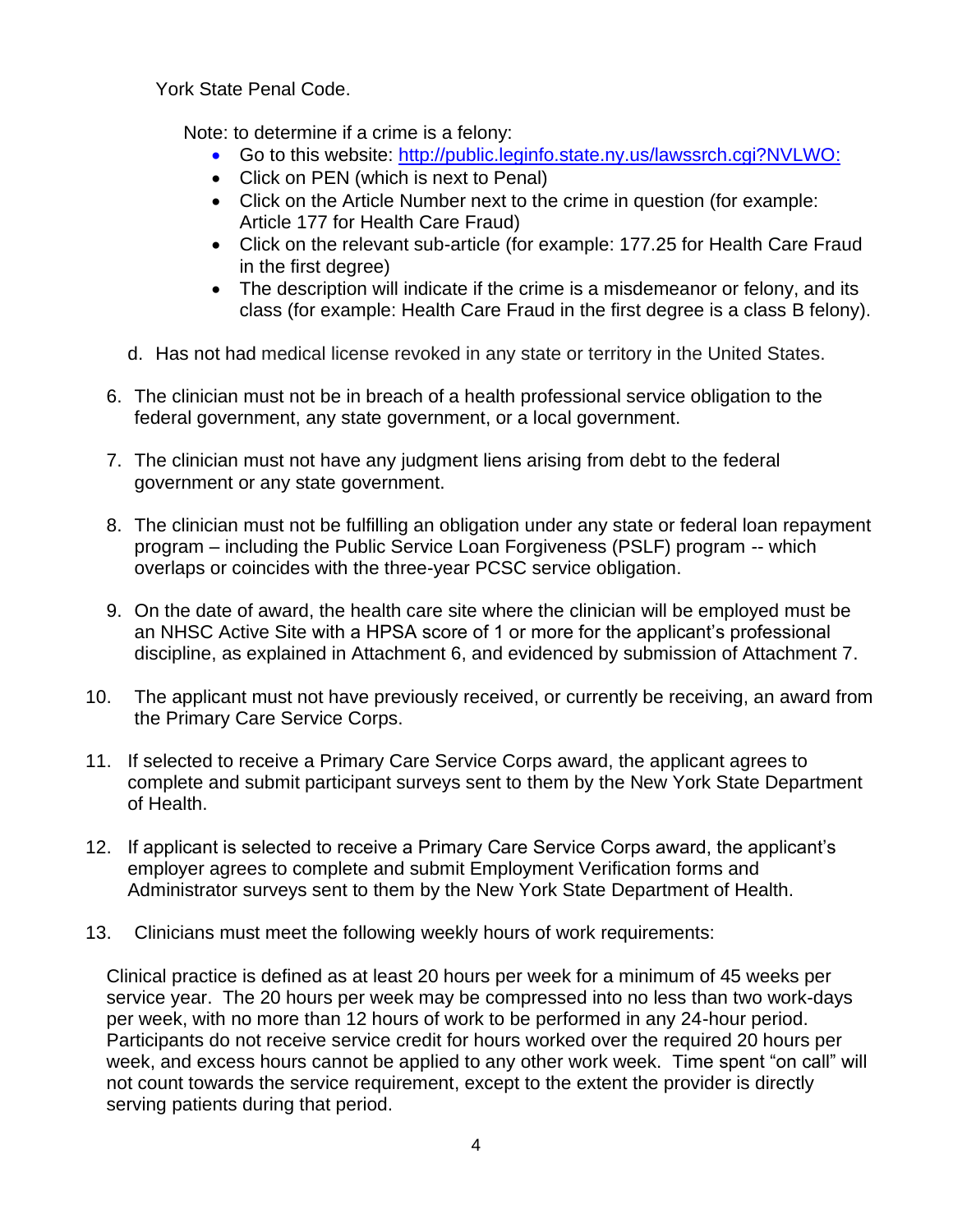For all health professionals, except as noted in **bold below:**

- At least 16 of the minimum 20 hours per week must be spent providing direct patient care in the outpatient ambulatory care setting(s) at the approved service site(s) specified in the clinician's executed contract, during normally scheduled office hours.
- The remaining four (4) hours of the minimum 20 hours per week must be spent providing direct patient care or teaching, in the approved service site(s) or providing direct patient care in alternative settings (e.g., hospitals, nursing homes, shelters) as directed by the approved service site(s) or performing practice-related administrative activities.
- Practice-related administrative activities shall not exceed a total of four (4) hours of the minimum 20 hours per week.
- Teaching (which includes mentoring and serving as a preceptor) shall not exceed a total of four (4) hours of the minimum 20 hours per week.

### **For providers of geriatric services, behavioral health services, and certified nurse midwives:**

- At least 11 of the minimum 20 hours per week must be spent providing direct patient care in the outpatient ambulatory care setting(s) at the approved service site(s) specified in the clinician's executed contract, during normally scheduled office hours.
- The remaining nine (9) hours of the minimum 20 hours per week must be spent providing direct patient care or teaching, in the approved service site(s), or providing direct patient care in alternative settings (e.g., hospitals, nursing homes, shelters) as directed by the approved service site(s) or performing practice-related administrative activities.
- Practice-related administrative activities shall not exceed a total of four (4) hours of the minimum 20 hours per week.
- Teaching (which includes mentoring and serving as a preceptor) shall not exceed a total of four (4) hours of the minimum 20 hours per week.

### **For physician assistants, nurse practitioners, and certified nurse midwives serving in CAHs:**

- At least eight (8) of the minimum 20 hours per week much be spent providing direct patient care or teaching, mentoring or serving as a preceptor in the CAH-affiliated outpatient ambulatory care setting(s) specified in the clinician's executed contract, during normally scheduled office hours.
- The remaining 12 hours of the minimum 20 hours per week must be spent providing direct patient care or teaching, mentoring or serving as a preceptor at the CAH's skilled nursing facility or swing bed unit, or performing practice-related administrative activities.
- Practice-related administrative activities shall not exceed a total of four (4) hours of the minimum 20 hours per week.
- Teaching (which includes mentoring and serving as a preceptor) shall not exceed a total of four (4) hours of the minimum 20 hours per week.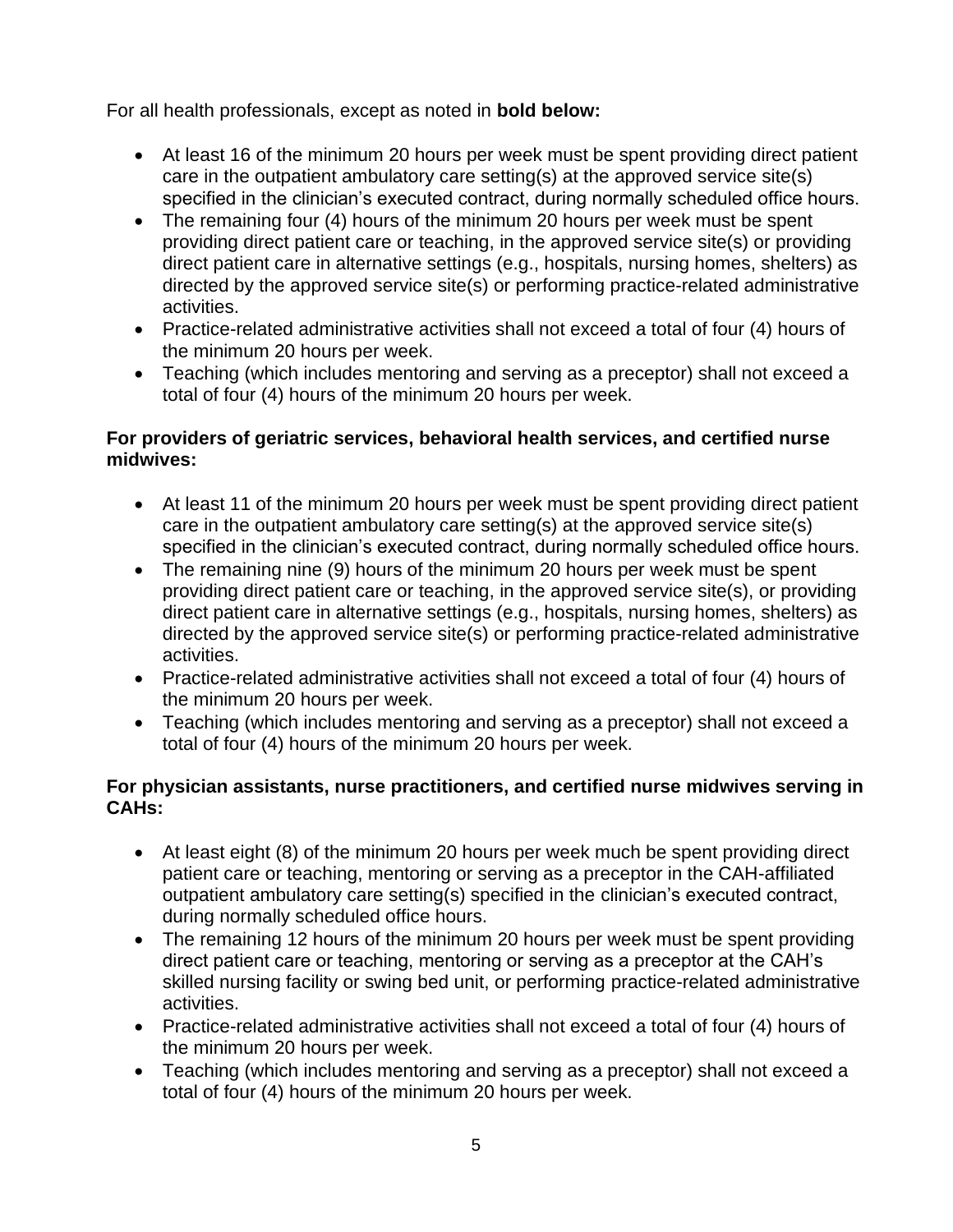**For FULL-TIME dentists, clinical practice is defined as a minimum of 40 hours per week, for a minimum of 45 weeks each service year. The 40 hours per week may be compressed into no less than four (4) days per week, with no more than 12 hours of work to be performed in any 24**‐**hour period. Participants do not receive service credit for hours worked over the required 40 hours per week, and excess hours cannot be applied to any other work week. Also, time spent "on call" will not be counted towards the service requirement, except to the extent the provider is directly serving patients during that period**:

- At least 32 of the minimum 40 hours per week must be spent providing direct patient care or teaching in the outpatient ambulatory care setting(s) at the approved service site(s) specified in the clinician's executed contract, during normally scheduled office hours.
- The remaining eight (8) hours of the minimum 40 hours per week must be spent providing direct patient care or teaching, in the approved service site(s), providing direct patient care in alternative settings (e.g., hospitals, nursing homes, shelters) as directed by the approved service site(s), or performing practice‐related administrative activities.
- Practice-related administrative activities shall not exceed eight (8) hours of the minimum 40 hours per week.
- Teaching (which includes mentoring and serving as a preceptor) at the approved service site shall not exceed eight (8) hours of the minimum 40 hours per week.

The following table summarizes the weekly hour requirements: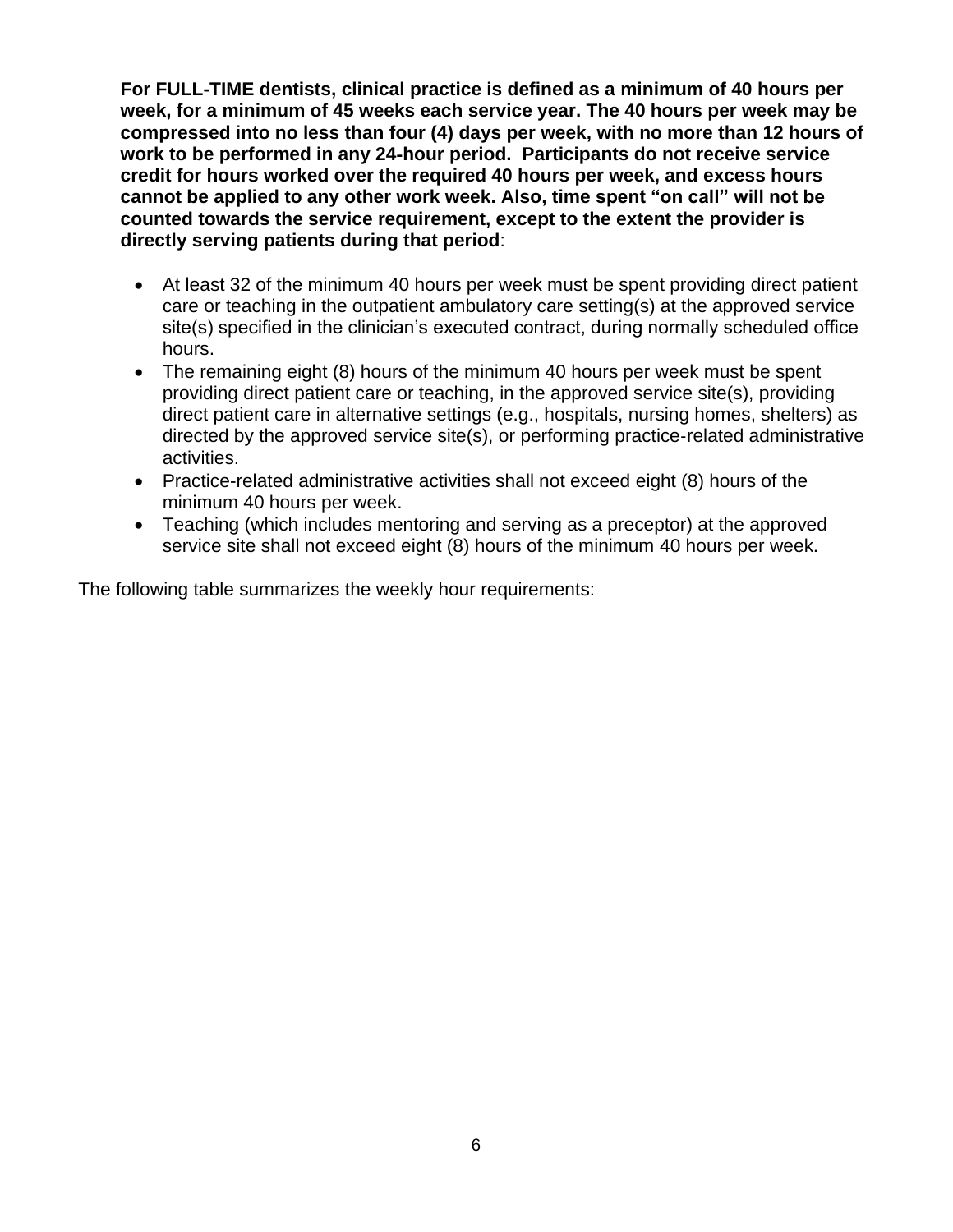## **Table 1: Weekly Hour Requirements**

|                                                                                             | <b>Max</b><br><b>Patient</b><br>Care | <b>Min</b><br><b>Patient</b><br>Care | <b>Max</b><br><b>Patient</b><br>Care | <b>Min</b><br><b>Patient</b><br>Care | <b>Max</b><br><b>Teachi</b> | <b>Min</b><br><b>Teachi</b> | <b>Max</b> | Min            | <b>Min</b><br>Week |
|---------------------------------------------------------------------------------------------|--------------------------------------|--------------------------------------|--------------------------------------|--------------------------------------|-----------------------------|-----------------------------|------------|----------------|--------------------|
| <b>Profession/Setting</b>                                                                   | <b>Onsite</b>                        | <b>Onsite</b>                        | <b>Offsite</b>                       | <b>Offsite</b>                       | ng                          | ng                          | Admin      | <b>Admin</b>   | <b>Total</b>       |
| All health<br>professionals<br>(including<br>dentists) except<br>as noted below             | 20                                   | 16                                   | 4                                    | 0                                    | 4                           | $\Omega$                    | 4          | $\Omega$       | 20                 |
| Geriatric<br>Providers and<br><b>Midwives</b>                                               | 20                                   | 11                                   | 9                                    | $\overline{0}$                       | $\overline{4}$              | $\Omega$                    | 4          | $\overline{0}$ | 20                 |
| Geriatric<br>Providers,<br><b>Behavioral</b><br>Health<br>Providers, and<br><b>Midwives</b> | 20                                   | 11                                   | 9                                    | $\overline{0}$                       | $\overline{4}$              | $\overline{0}$              | 4          | $\overline{0}$ | 20                 |
| PAs, NPs, and<br>Midwives at<br><b>CAHs</b>                                                 | 20                                   | 8                                    | 12                                   | 0                                    | $\overline{4}$              | $\overline{0}$              | 4          | $\overline{0}$ | 20                 |
| <b>Full Time</b><br><b>Dentists</b>                                                         | 40                                   | 24                                   | 8                                    | 0                                    | 8                           | $\Omega$                    | 8          | $\overline{0}$ | 40                 |

# **III. Project Narrative**

PCSC awards will provide up to \$30,000 to a clinician (and up to \$60,000 to a Full-Time Dentist) who agrees to practice in an underserved area for the three-year period, referenced herein as the PCSC service obligation period. To be considered for funding, applicants must meet the eligibility requirements outlined in Section II (Minimum Qualifications).

# **A. Use of Funds**

One-hundred percent of PCSC Award funds must be applied to qualified educational debt.

For purposes of this SOI, "qualified educational debt" means any outstanding amounts remaining on student loans that were used by the clinician to pay graduate or undergraduate tuition or related educational expenses, where such loans were made by or guaranteed by the federal or state government or made by a lending or educational institution approved under Title IV of the federal Higher Education Act. Applicants must include educational loan statements dated no more than 30 days prior to submission (to be uploaded as Attachment 3). Such statements will be forwarded to the New York State Higher Education Services Corporation (HESC) to verify the existence and amount of qualified education debt. Applicants must complete Attachment 4 to give consent for HESC to disclose any loan information to the Department. No PCSC award shall be made in excess of the outstanding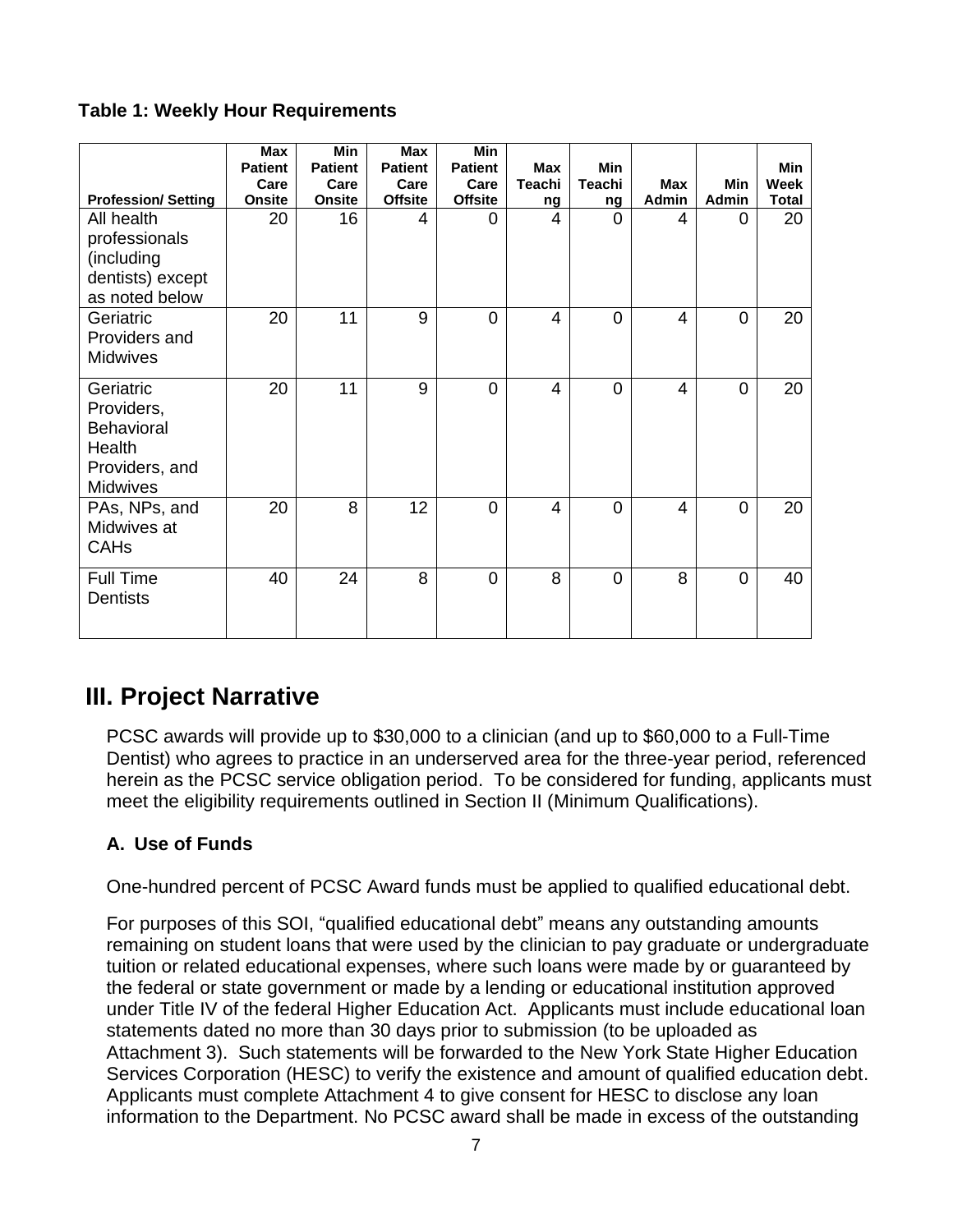amount of educational debt as verified by HESC. Awardees will be required to submit educational loan statements within 60 days of award payment to ensure that payments were applied to qualified educational loans.

## **B. Application Limits**

No more than one application will be accepted from a single clinician. If a clinician submits more than one application, only the application with the most recent postmark date will be accepted and reviewed. All other applications will be disqualified and will not be reviewed.

## **C. Award Limits**

The award limit for the Primary Care Service Corp Loan Repayment Program is \$30,000 for a three-year contract, unless the awardee is a Full Time Dentist, in which case the award limit is \$60,000 for a three-year contract.

## **D. Default**

There are significant financial consequences in the event a clinician fails to complete their three-year service obligation. The default penalties are provided in Attachment 9 – Default Penalty Attestation.

In the event that the Applicant, through any cause, fails to perform any of the terms, covenants or promises of any contract resulting from this SOI, the Department acting for and on behalf of the State, shall thereupon have the right to terminate the contract by giving notice in writing of the fact and date of such termination to the Applicant.

## **E. Contract Modifications**

Awardees may be permitted to change the service location of the contract, or defer the contract period, as described below.

1. Change of Location:

Obligated clinicians are permitted to change their service locations, provided that:

- 1) the clinician interested in changing locations notifies the Department in writing **prior to** the change;
- 2) the new service location is an NHSC Active site in York State with a HPSA score of 1 or more in the awardee's professional discipline; and
- 3) the Department approves the change **prior to** the awardee changing job sites.
- 4) If the site change is approved by the Department, an Attachment 5 Employment Letter for the new work site(s) must be submitted by the appropriate administrator of the new work site(s) within 30 days of execution of the employment contract.
- 2. Request to Defer Obligation: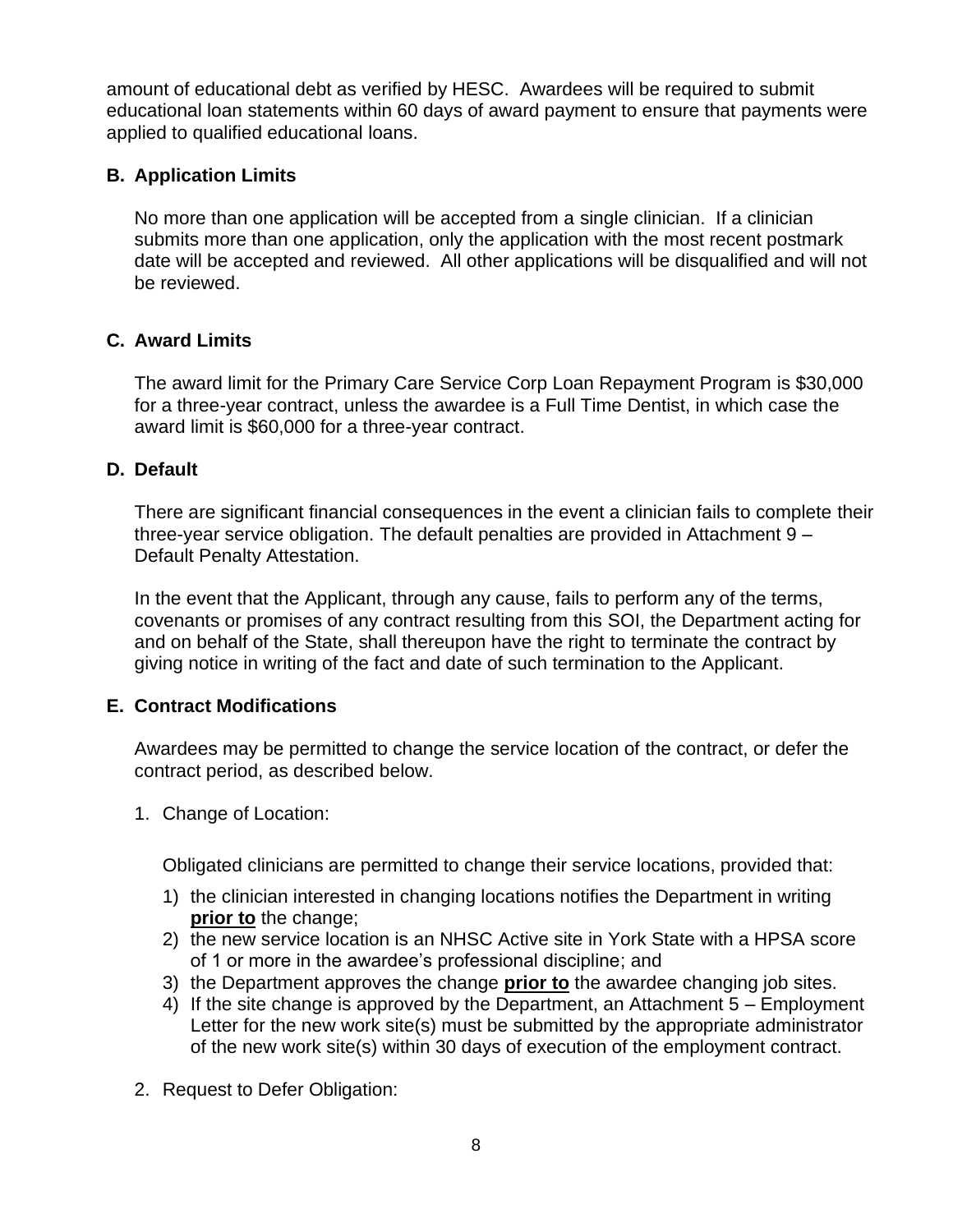- Clinicians who request to defer their service obligations for reasonable cause may submit a request in writing to the Department.
- Examples of reasonable cause may include: maternity or paternity leave, personal or family illness, military service, etc.
- The decision to permit a deferral will be solely at the discretion of the Department.
- Any deferral period granted by the Department will be added to the obligated practitioner's term obligation.

# **IV. How to Apply**

Written questions will be accepted until 4:00 p.m. on June 13, 2022. All questions should be submitted electronically to the email address: [sch\\_loan@health.ny.gov](mailto:sch_loan@health.ny.gov) All questions should be submitted with the subject line "PCSC Round 5 Question". In the event that any updates and/or clarification of information is warranted, information will be posted in the Contract Reporter under the tab "Documents" for this announcement. Responses to all questions received by May 9, 2022, will be posted on or about May 23, 2022.

## **Late Applications Will Not Be Accepted.**

It is the Applicant's responsibility to ensure that all materials included in the application have been properly prepared and submitted. The application consists of the completed Attachments (1-10) listed below. You must submit ONE EMAIL with each required Attachment as its own pdf file attachment. Make sure to name each document accordingly (i.e. Attachment 1, Attachment 2). Applications must be submitted via email to sch\_loan@health.ny.gov\_ no later than 4:00 pm ET on the date and time posted on the cover of this SOI. Again, all application documents should be submitted together as attachments in ONE EMAIL.

## **Attachments**

The following attachments (1-10) include both reference materials and items that must be completed and submitted as the PCSC application for this SOI. If you cannot complete Attachment 1 successfully, do not continue any further, you are not an eligible applicant for the PCSC program. Items in Attachment 6 will require supporting documentation. This documentation will be required for all applicants to justify that the clinicians will be working in an underserved area. All mandatory attachments must be completed to have your application be reviewed for a PCSC award.

> Attachment 1: Minimum Eligibility Requirements (mandatory) Attachment 2: Program Specific Questions (mandatory) Attachment 3: Loan Statements (mandatory) Attachment 4: Consent to Disclosure (mandatory) Attachment 5: Employment Letter (mandatory) Attachment 6: Tool to Identify Eligible Sites (for reference only)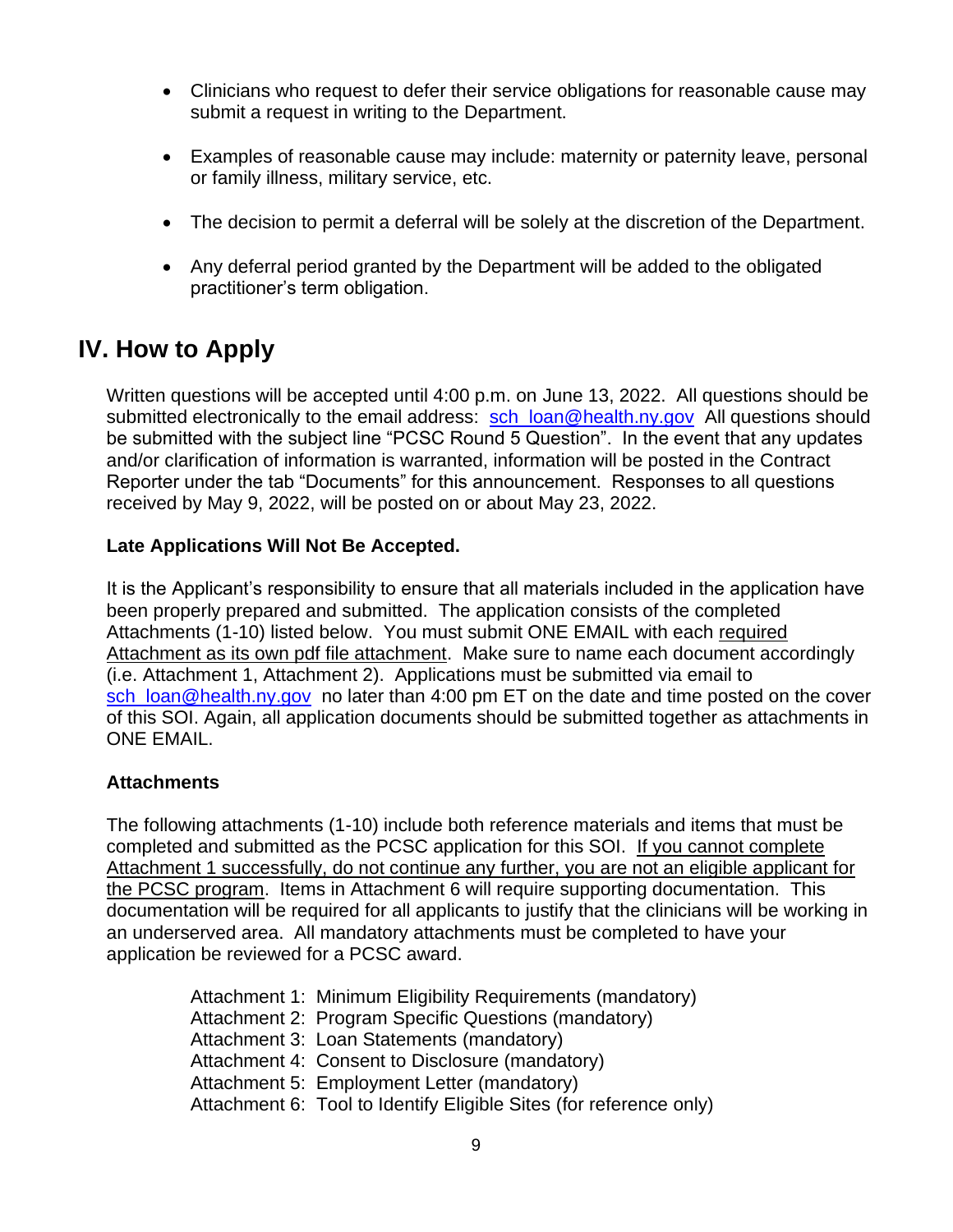Attachment 7: Site Information Attachment 8: Current Professional Licenses (mandatory) Attachment 9: Default Penalty Attestation (mandatory) Attachment 10: Tax Issues (for reference only)

#### **Review & Award Process**

Applications meeting the guidelines and having submitted all mandatory Attachments will be reviewed and evaluated by the Department. Applications will be evaluated on a Pass/Fail basis.

Department staff will review applications in the order in which they are received.

The Department will notify an Applicant by e-mail if the application is complete or incomplete. If the application is complete, no further action by the Applicant is needed. If the application is incomplete, the Department will provide the Applicant a list of outstanding items. The Applicant will have one opportunity to supply the missing information within 10 business days of being notified by the Department via email. All missing information must be emailed to: [sch\\_loan@health.ny.gov.](mailto:sch_loan@health.ny.gov) If the Applicant fails to respond to the missing information request within this time period, the application will not be processed any further and will not be funded. Because of this, it is advantageous to submit a complete application, and to respond to the Department's email regarding any omissions, as soon as possible. The due date will be clearly stated in the communication from the Department advising that the application is incomplete. No additional information will be accepted after this due date.

#### **A complete application does not guarantee that the Applicant will be awarded funding.**

The pool of complete and eligible applications will be awarded in order of the postmark date of the valid application until available funding is exhausted. When funding has been depleted to a level such that an Applicant's total requested funding amount cannot be met, the Applicant will be offered a reduced award amount. If the Applicant accepts that amount, no further awards will be made. If the Applicant declines that amount, the next eligible Applicant will be offered an award until funds are completely exhausted. The Department reserves the right to allocate funding in ways to best serve the interests of the State.

Award payment will occur when the three-year contract obligation period has ended. The Department of Health may elect, for budgeting reasons, to make award payments before the three-year contract obligation period has ended. The amounts, and recipients, of such early award payments shall be at the discretion of the Department of Health.

### **The Department anticipates that awards will be announced in summer 2022. Awardees will have a PCSC contract start date of August 1, 2022.**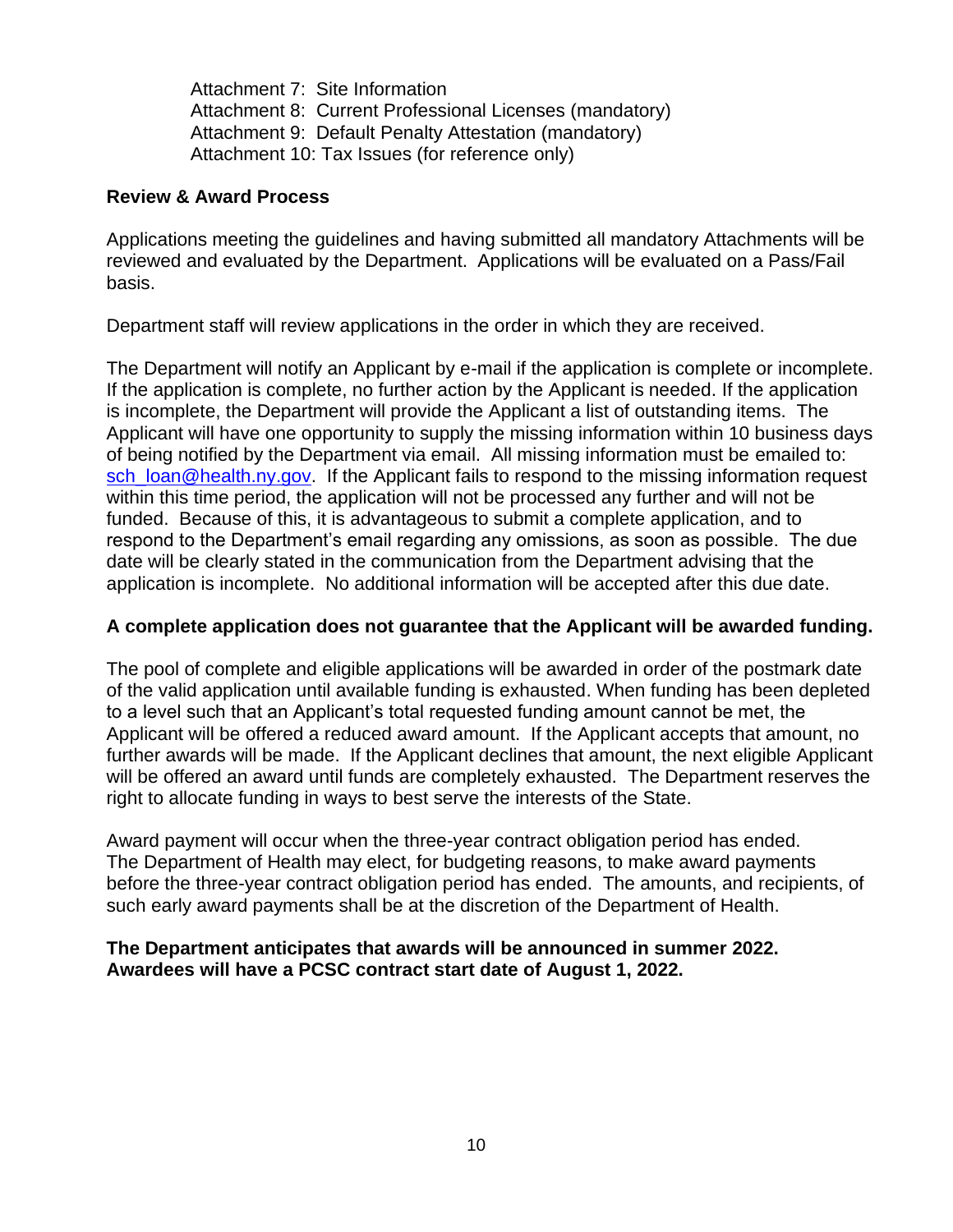**DOH Contact Name & Address:** Jonathan Wettergreen

Division of Workforce Transformation New York State Department of Health Corning Tower, Room 1695 Albany, New York 12237 sch**\_**[loan@health.ny.gov](mailto:sch_loan@health.ny.gov)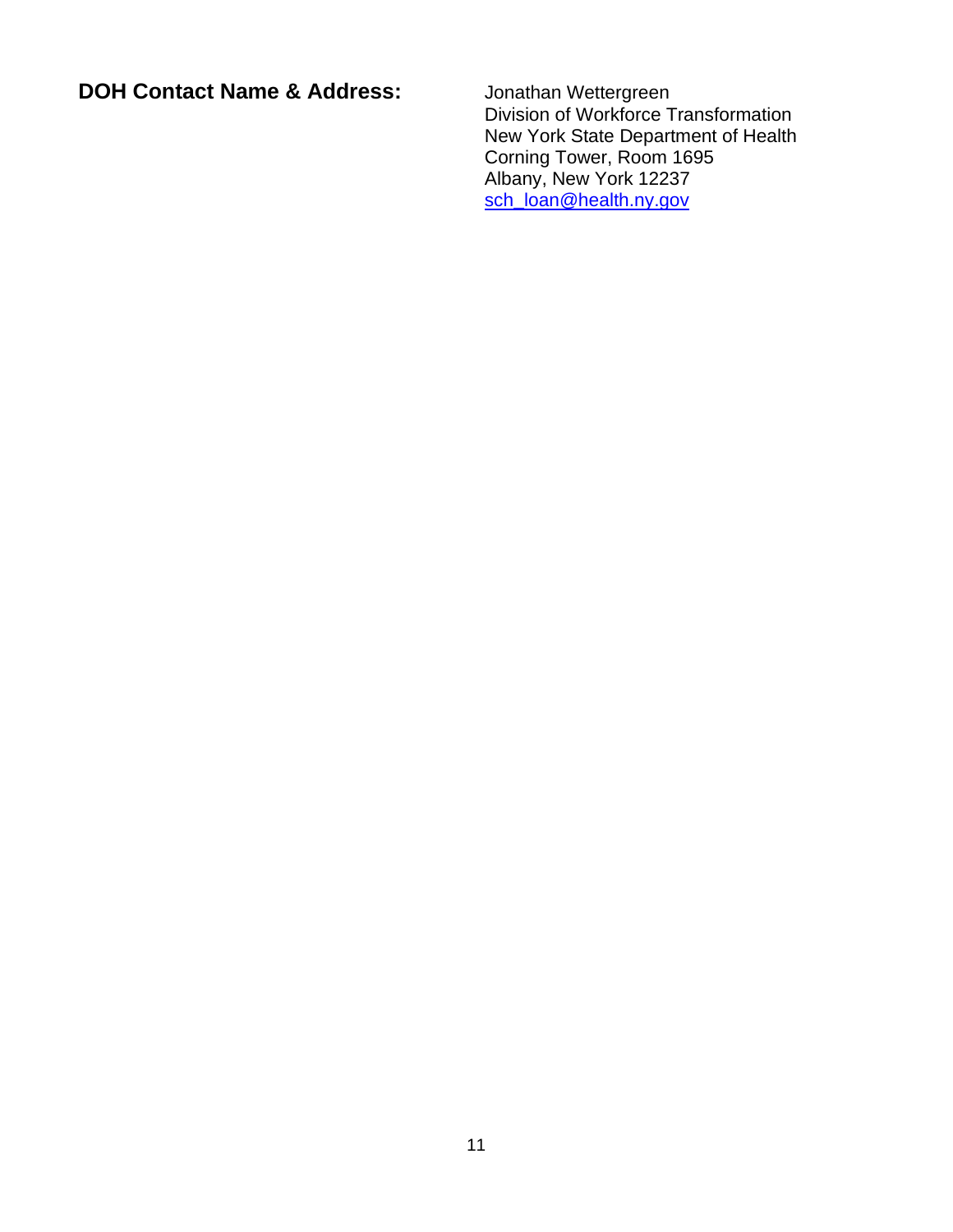## Minimum Eligibility Requirements

#### **Solicitation of Interest # 20120**

Applicant Name: 1980 and 200 and 200 and 200 and 200 and 200 and 200 and 200 and 200 and 200 and 200 and 200 and 200 and 200 and 200 and 200 and 200 and 200 and 200 and 200 and 200 and 200 and 200 and 200 and 200 and 200 a

# Primary Care Service Corps (PCSC) Loan Repayment Program

### **Instructions: The Clinician who is completing the PCSC service obligation is eligible to participate in this program only if they can answer "Yes" to questions (1-12). Applicants are instructed to upload the completed document as Attachment 1 of the application.**

| 1.     | You are a U.S. citizen or a permanent resident alien holding an I-155 or I-551 card.                                                                                                                                                                                                                   |           |                                                                            |  |  |
|--------|--------------------------------------------------------------------------------------------------------------------------------------------------------------------------------------------------------------------------------------------------------------------------------------------------------|-----------|----------------------------------------------------------------------------|--|--|
|        | <b>YES</b>                                                                                                                                                                                                                                                                                             | <b>NO</b> |                                                                            |  |  |
| 2.     |                                                                                                                                                                                                                                                                                                        |           | You will be employed at the intended worksite on or before August 1, 2022. |  |  |
|        | <b>YES</b>                                                                                                                                                                                                                                                                                             | <b>NO</b> |                                                                            |  |  |
| 3.     | You submitted an Employment Letter (Attachment 5) signed by authorized administrator.                                                                                                                                                                                                                  |           |                                                                            |  |  |
|        | <b>YES</b>                                                                                                                                                                                                                                                                                             | <b>NO</b> |                                                                            |  |  |
| 3a.    | Employment Letter (Attachment 5) includes the appropriate CLASSIFICATION<br>STATEMENT, and the text of the CLASSIFICATION STATEMENT has not been altered.                                                                                                                                              |           |                                                                            |  |  |
|        | <b>YES</b>                                                                                                                                                                                                                                                                                             | <b>NO</b> |                                                                            |  |  |
| $3b$ . | If you indicated your profession as Physician Assistant, then Employment Letter includes<br>sentence: "The clinician is a physician assistant, and their primary practice area will be in<br>adult medicine, family medicine, pediatrics, psychiatry, mental health, geriatrics or<br>women's health." |           |                                                                            |  |  |
|        | <b>YES</b>                                                                                                                                                                                                                                                                                             | <b>NO</b> | Not Applicable                                                             |  |  |
| 3c.    | If any of your Intended Worksites are School Based Clinics, then the Employment Letter<br>includes the sentence: "The clinician will be serving at a School Based Health Center and<br>will be primarily engaged in direct clinical and counseling services, and clinician will meet                   |           |                                                                            |  |  |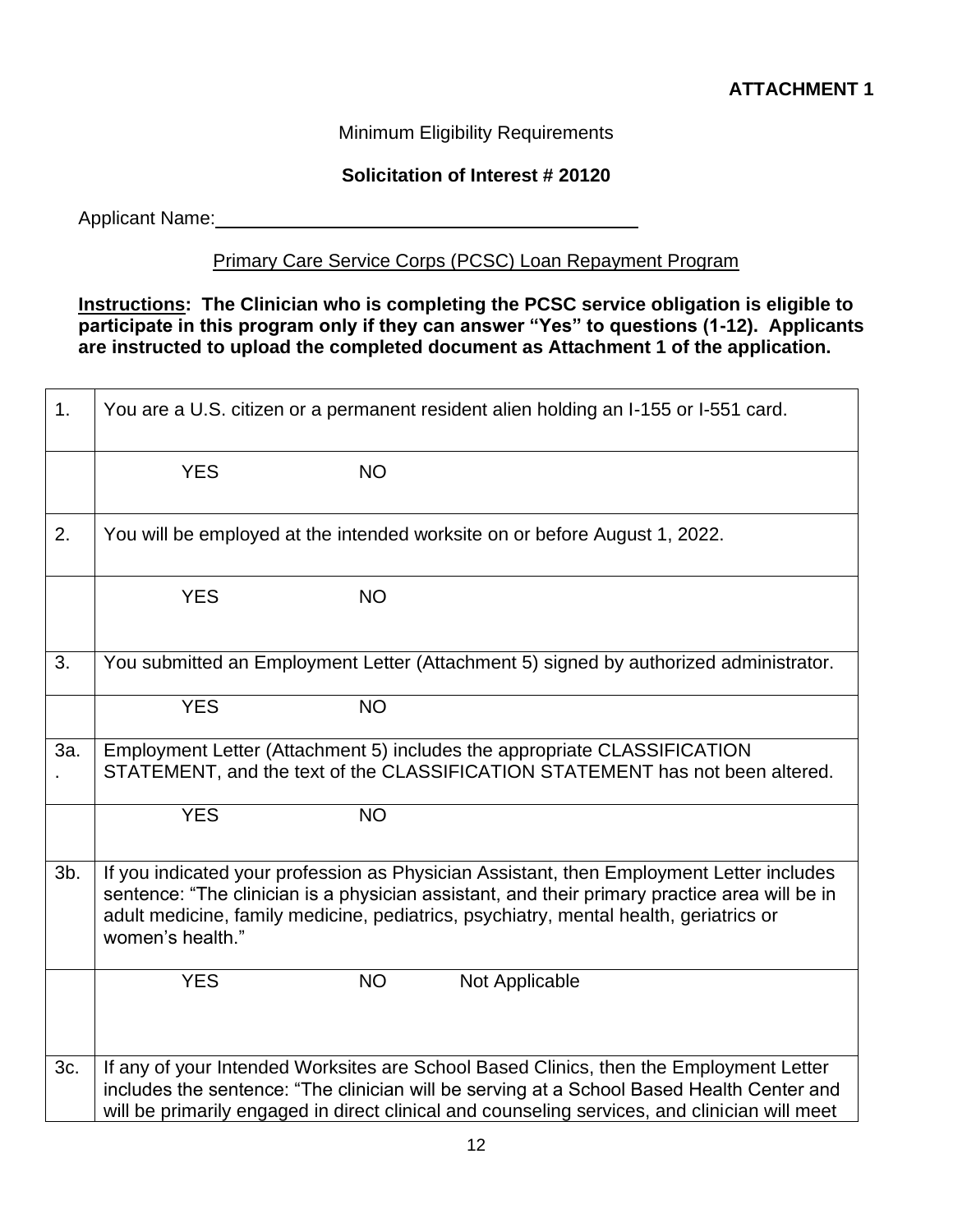|     | clinical practice requirements for entire calendar year."                                                                                                                                                                   |                                                                                                                                                                                                                                                                                                                                                                                                                                                                                                                           |
|-----|-----------------------------------------------------------------------------------------------------------------------------------------------------------------------------------------------------------------------------|---------------------------------------------------------------------------------------------------------------------------------------------------------------------------------------------------------------------------------------------------------------------------------------------------------------------------------------------------------------------------------------------------------------------------------------------------------------------------------------------------------------------------|
|     | <b>YES</b><br><b>NO</b>                                                                                                                                                                                                     | Not Applicable                                                                                                                                                                                                                                                                                                                                                                                                                                                                                                            |
| 4.  |                                                                                                                                                                                                                             | You are currently licensed to practice your profession in New York State.                                                                                                                                                                                                                                                                                                                                                                                                                                                 |
|     | <b>YES</b><br><b>NO</b>                                                                                                                                                                                                     |                                                                                                                                                                                                                                                                                                                                                                                                                                                                                                                           |
| 4a  |                                                                                                                                                                                                                             | You have Included a copy of a current, full, permanent, unencumbered, unrestricted<br>license and registration to practice your profession in the State of New York.                                                                                                                                                                                                                                                                                                                                                      |
|     | <b>YES</b><br><b>NO</b>                                                                                                                                                                                                     |                                                                                                                                                                                                                                                                                                                                                                                                                                                                                                                           |
| 4b. | proof of pending license and/or registration and/or certification.                                                                                                                                                          | If you are a Nurse Practitioner, you have Included a copy of a current, full, permanent,<br>unencumbered, unrestricted license and registration to practice as a registered nurse in<br>the State of New York AND a certificate to practice as a nurse practitioner in the area of<br>adult health, family health, gerontology, pediatrics, psychiatry, or women's health OR                                                                                                                                              |
|     | <b>YES</b><br><b>NO</b>                                                                                                                                                                                                     | Not Applicable                                                                                                                                                                                                                                                                                                                                                                                                                                                                                                            |
| 5a. | programs (see http://www.omig.ny.gov).                                                                                                                                                                                      | You have not been excluded from or terminated by the federal Medicare or Medicaid                                                                                                                                                                                                                                                                                                                                                                                                                                         |
|     | <b>TRUE</b><br><b>FALSE</b>                                                                                                                                                                                                 |                                                                                                                                                                                                                                                                                                                                                                                                                                                                                                                           |
| 5b. |                                                                                                                                                                                                                             | You have not been disciplined by the New York State Board for Professional Medical<br>Conduct (see https://www.health.ny.gov/professionals/doctors/conduct).                                                                                                                                                                                                                                                                                                                                                              |
|     | <b>TRUE</b><br><b>FALSE</b>                                                                                                                                                                                                 |                                                                                                                                                                                                                                                                                                                                                                                                                                                                                                                           |
| 5c. | New York State Penal Code. To determine if a crime is a felony:<br>$\bullet$<br><b>Click on PEN (which is next to Penal)</b><br>$\bullet$<br>$\bullet$<br>for Health Care Fraud)<br>$\bullet$<br>first degree)<br>$\bullet$ | You are not under indictment for, nor have you been convicted of any felony as defined by<br>Go to this website: http://public.leginfo.state.ny.us/lawssrch.cgi?NVLWO:<br>Click on the Article Number next to the crime in question (for example: Article 177<br>Click on the relevant sub-article (for example: 177.25 for Health Care Fraud in the<br>The description will indicate if the crime is a misdemeanor or felony, and its class<br>(for example: Health Care Fraud in the first degree is a class B felony). |
|     | <b>TRUE</b><br><b>FALSE</b>                                                                                                                                                                                                 |                                                                                                                                                                                                                                                                                                                                                                                                                                                                                                                           |
| 5d. | States.                                                                                                                                                                                                                     | You have not had your professional license revoked in any state or territory in the United                                                                                                                                                                                                                                                                                                                                                                                                                                |
|     | <b>TRUE</b><br><b>FALSE</b>                                                                                                                                                                                                 |                                                                                                                                                                                                                                                                                                                                                                                                                                                                                                                           |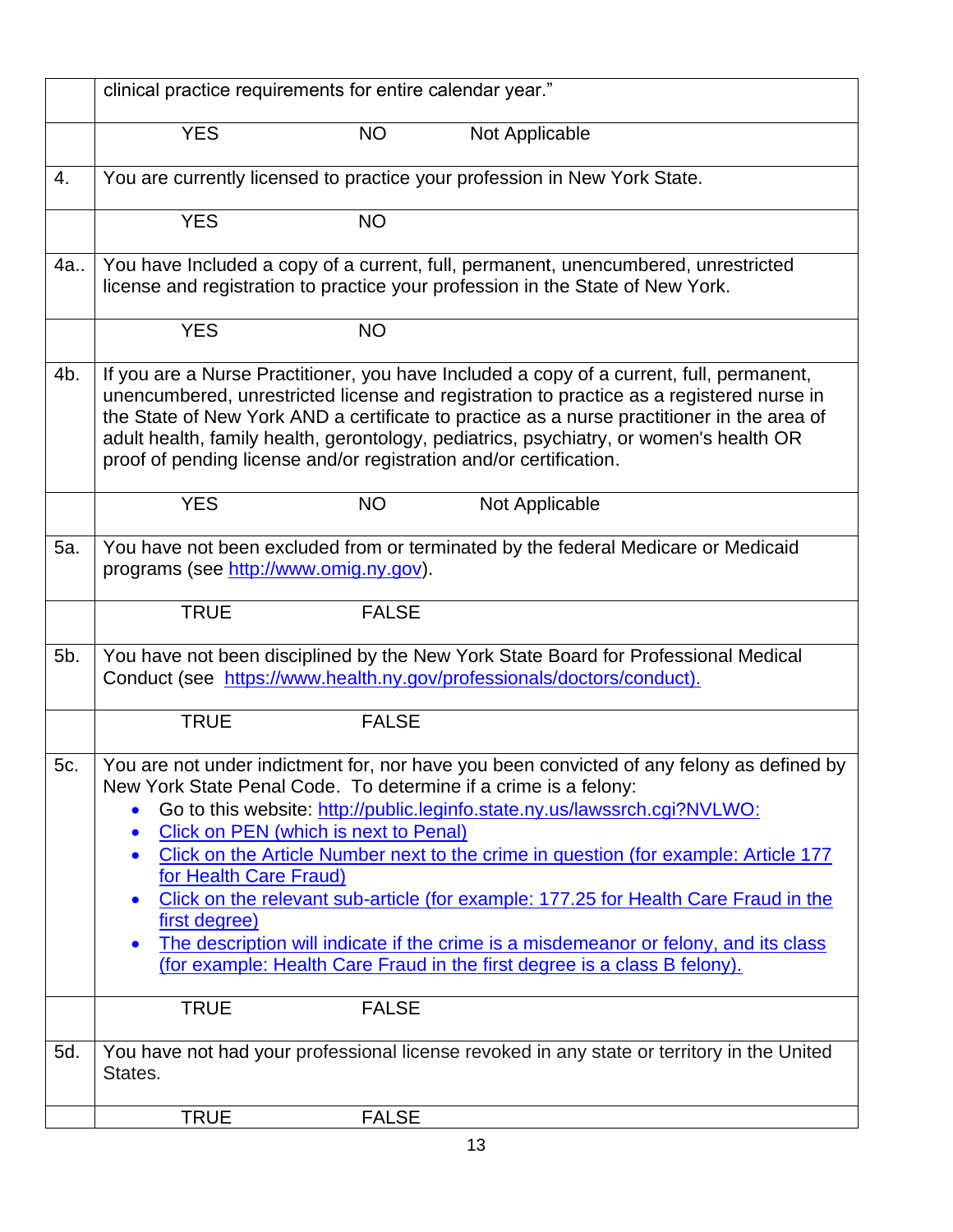| 6.  | You are not in breach of a health professional service obligation to the federal<br>government, any state government, or a local government.                                                                                                                                                                                                                                                                                                                                                                                   |
|-----|--------------------------------------------------------------------------------------------------------------------------------------------------------------------------------------------------------------------------------------------------------------------------------------------------------------------------------------------------------------------------------------------------------------------------------------------------------------------------------------------------------------------------------|
|     | <b>TRUE</b><br><b>FALSE</b>                                                                                                                                                                                                                                                                                                                                                                                                                                                                                                    |
| 7.  | You do not have any judgement liens arising from debt to the federal government or any<br>state government.                                                                                                                                                                                                                                                                                                                                                                                                                    |
|     | <b>TRUE</b><br><b>FALSE</b>                                                                                                                                                                                                                                                                                                                                                                                                                                                                                                    |
| 8.  | You are not fulfilling an obligation under any state or federal loan repayment or<br>forgiveness program (including, but not limited to: the National Health Service Corps, the<br>New York State Primary Care Service Corps, the Public Service Loan Forgiveness<br>Program, the Indian Health Service Loan Repayment, the New York State Licensed Social<br>Worker Loan Forgiveness Incentive Program) which overlaps or coincides with the three-<br>year PCSC service obligation period of August 1, 2022 to July 31, 2025 |
|     | <b>TRUE</b><br><b>FALSE</b>                                                                                                                                                                                                                                                                                                                                                                                                                                                                                                    |
| 9a. | All your intended worksites are Active NHSC Sites according to the HRSA Health<br>Workforce Connector Website at: https://connector.hrsa.gov/connector/                                                                                                                                                                                                                                                                                                                                                                        |
|     | <b>FALSE</b><br><b>TRUE</b>                                                                                                                                                                                                                                                                                                                                                                                                                                                                                                    |
| 9b. | All your intended worksites each have HPSA scores greater than zero for your<br>professional discipline (primary care or dental or mental health) according to the HRSA<br>Health Workforce Connector Website at: https://connector.hrsa.gov/connector/                                                                                                                                                                                                                                                                        |
|     | <b>TRUE</b><br><b>FALSE</b>                                                                                                                                                                                                                                                                                                                                                                                                                                                                                                    |
| 10. | You have not previously received, nor are currently receiving, an award from the Primary<br>Care Service Corps.                                                                                                                                                                                                                                                                                                                                                                                                                |
|     | <b>TRUE</b><br><b>FALSE</b>                                                                                                                                                                                                                                                                                                                                                                                                                                                                                                    |
| 11. | If you receive a Primary Care Service Corps award, do you agree to complete and submit<br>participant surveys sent to you by the New York State Department of Health?                                                                                                                                                                                                                                                                                                                                                          |
|     | <b>YES</b><br><b>NO</b>                                                                                                                                                                                                                                                                                                                                                                                                                                                                                                        |
| 12. | Employment Letter (Attachment 5) indicates that if you receive a Primary Care Service<br>Corps award, your employer agrees to complete and submit Employment Verification<br>forms and Administrator Surveys relating your worksite(s), and agrees to notify the<br>Department of Health in the event of your termination or separation.                                                                                                                                                                                       |
|     | <b>TRUE</b><br><b>FALSE</b>                                                                                                                                                                                                                                                                                                                                                                                                                                                                                                    |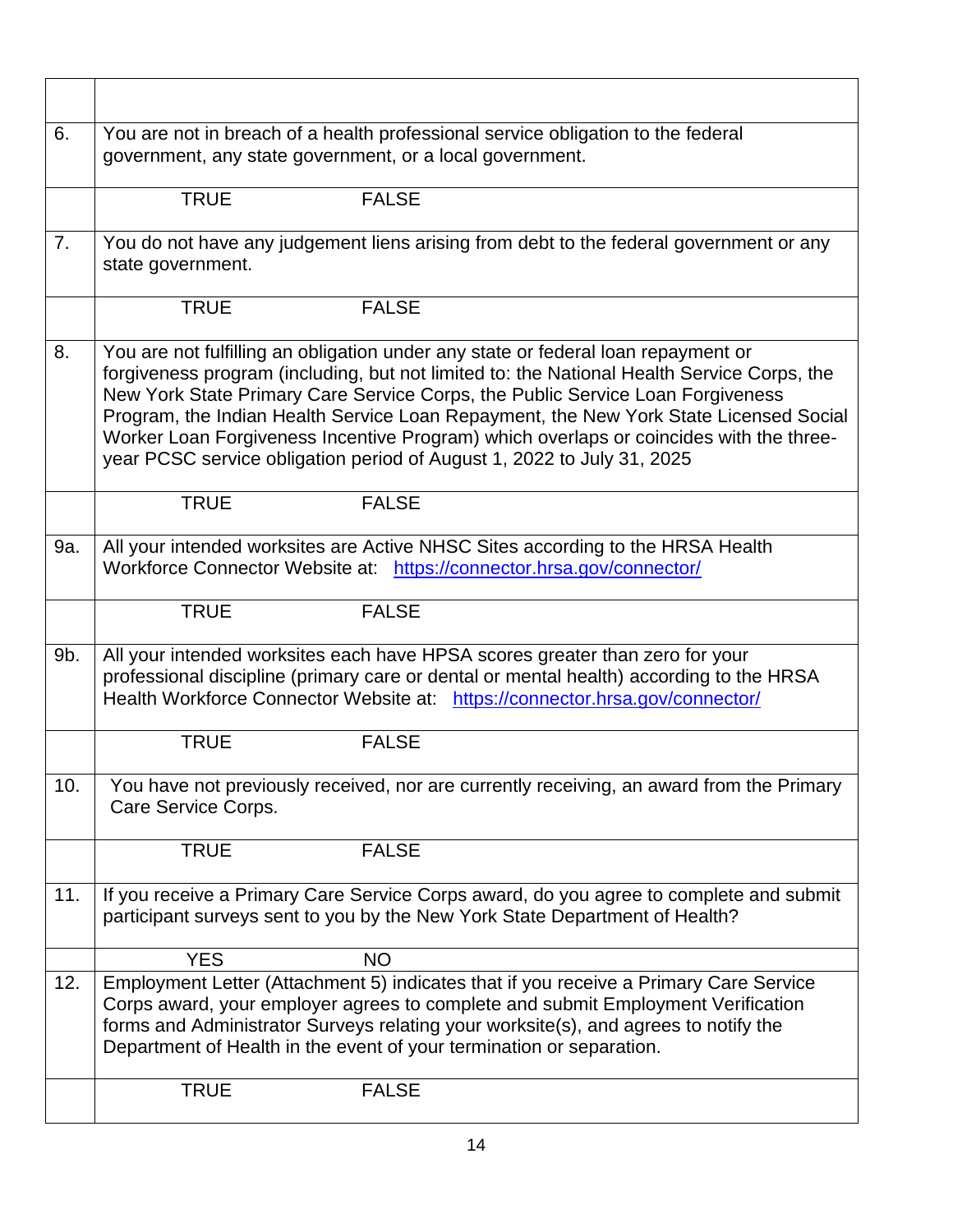| Employment Letter (Attachment 5) indicates that you will work for at least 20 clinical hours<br>per week for 45 weeks per year. |              |  |
|---------------------------------------------------------------------------------------------------------------------------------|--------------|--|
| TRUE                                                                                                                            | <b>FALSE</b> |  |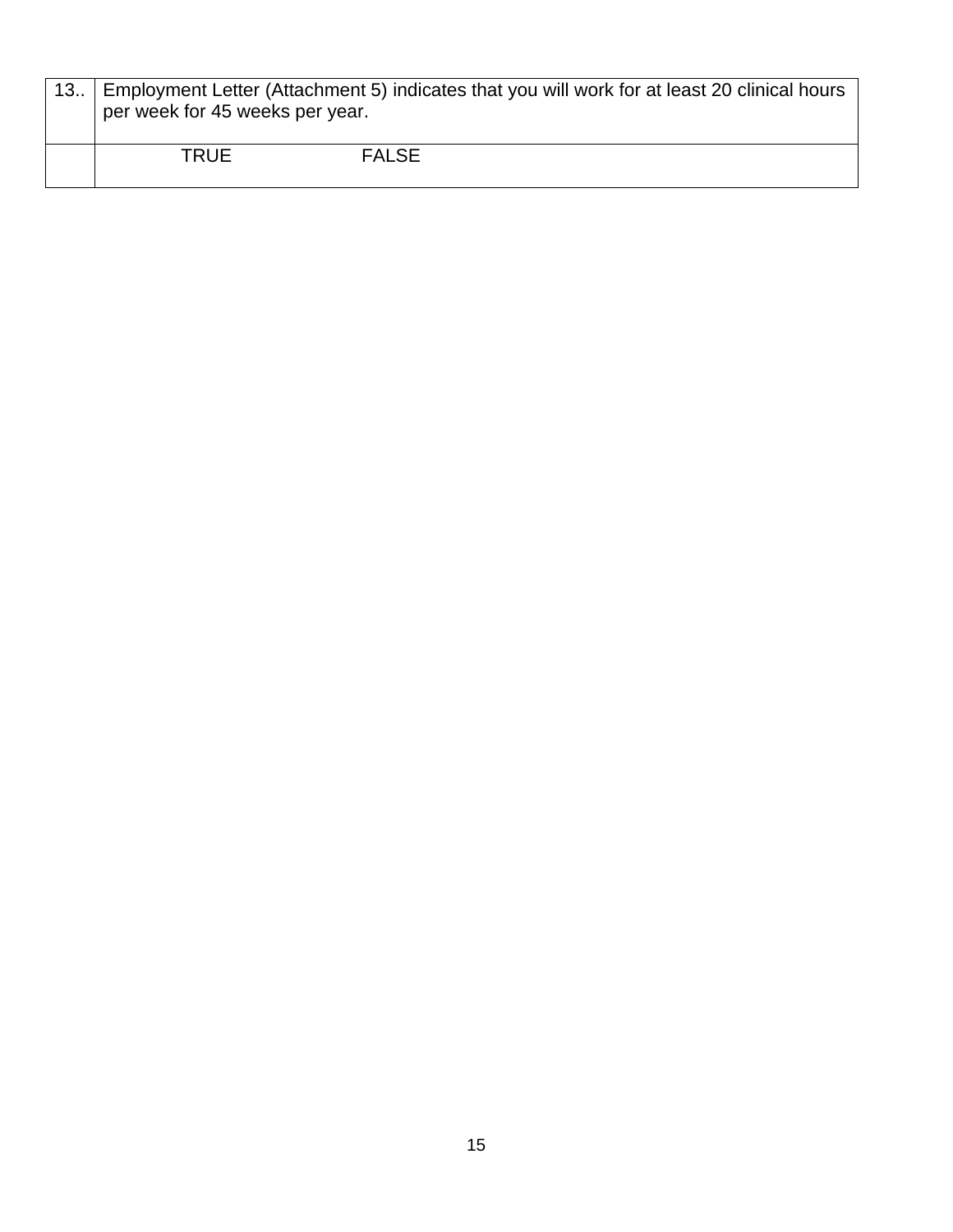# Program Specific Questions

#### **Solicitation of Interest # 20120**

## Primary Care Service Corps (PCSC) Loan Repayment Program

**Instructions: Respond to each of the questions in all sections described below when completing the Program Specific Questions.** *All questions* **require an answer, and you must ensure all answers are legible**. Only questions marked with an asterisk (\*) may be answered "Not Applicable". **Applicants are instructed to upload the completed document as Attachment 2 of the application.**

| $\vert$ 1      | <b>First Name</b>                                                                                     |  |
|----------------|-------------------------------------------------------------------------------------------------------|--|
| $\overline{2}$ | Middle Name*                                                                                          |  |
| $\overline{3}$ | Last Name                                                                                             |  |
| $\vert 4$      | Prefix (Dr., Mr., Ms., Mrs., Mx., etc.)*:                                                             |  |
| $\overline{5}$ | Profession:                                                                                           |  |
| $\overline{6}$ | Sub-Specialty*                                                                                        |  |
| $\overline{7}$ | <b>HPSA Discipline Class (Primary Care or Mental Health or</b><br>Dental) for your Profession         |  |
| $\mathbf{8}$   | Are you applying as a Full-Time Dentist*?:                                                            |  |
| $\overline{9}$ | National Provider Identification (NPI) Number:                                                        |  |
| 10             | New York State Professional License Number:                                                           |  |
| 11             | How many different sites will you be practicing at while<br>fulfilling their PCSC service obligation: |  |
| 12             | Employer (Corporate Operator) of Intended Worksite #1.                                                |  |
| 13             | Site Name and Address of Intended Worksite #1:                                                        |  |
| 14             | Number of Weekly Work Hours at Intended Worksite #1:                                                  |  |
| 15             | Name of Supervisor at Intended Worksite #1:                                                           |  |
| 16             | Work eMail address of Supervisor at Intended Worksite #1:                                             |  |
| 17             | Employer (Corporate Operator) of Intended Worksite #2*.                                               |  |
| 18             | Site Name and Address of Intended Worksite #2*:                                                       |  |
| 19             | Number of Weekly Work Hours at Intended Worksite #2*:                                                 |  |
| 20             | Name of Supervisor at Intended Worksite #2*:                                                          |  |
| 21             | Work eMail address of Supervisor at Intended Worksite #2*:                                            |  |
| 22             | Employer (Corporate Operator) of Intended Worksite #3*:                                               |  |
| 23             | Site Name and Address of Intended Worksite #3*:                                                       |  |
| 24             | Number of Weekly Work Hours at Intended Worksite #3*:                                                 |  |
| 25             | Name of Supervisor ast Intended Worksite #3*:                                                         |  |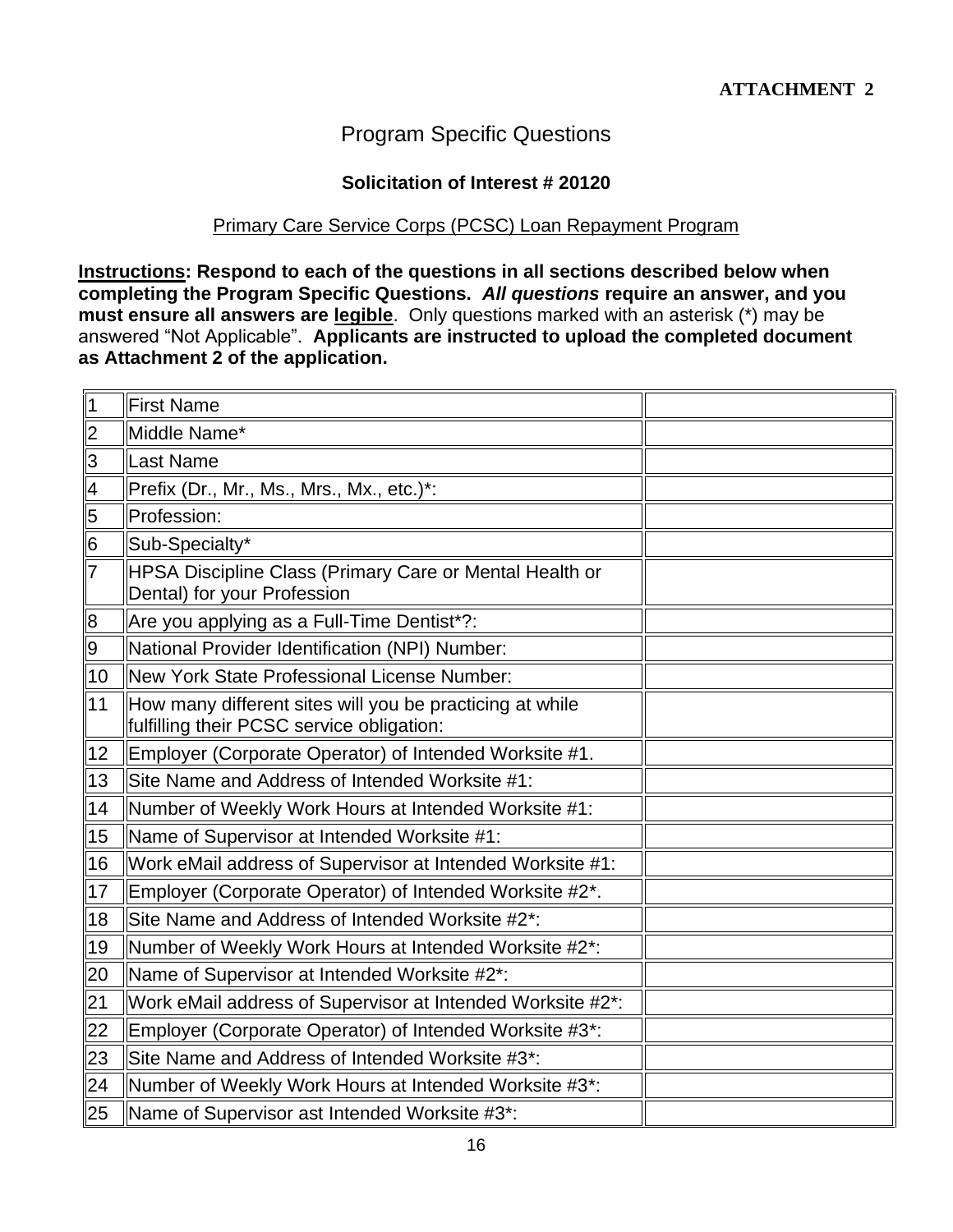| 26 | Work eMail address of Supervisor at Intended Worksite #3*:                                                                                                                                                                                                                                                                                                                                                                          |  |
|----|-------------------------------------------------------------------------------------------------------------------------------------------------------------------------------------------------------------------------------------------------------------------------------------------------------------------------------------------------------------------------------------------------------------------------------------|--|
| 26 | Maiden Name*:                                                                                                                                                                                                                                                                                                                                                                                                                       |  |
| 28 | Home Street Address:                                                                                                                                                                                                                                                                                                                                                                                                                |  |
| 29 | Home City:                                                                                                                                                                                                                                                                                                                                                                                                                          |  |
| 30 | Home State:                                                                                                                                                                                                                                                                                                                                                                                                                         |  |
| 31 | Home ZIP:                                                                                                                                                                                                                                                                                                                                                                                                                           |  |
| 32 | eMail Address where correspondence and information about<br>PCSC should be sent:                                                                                                                                                                                                                                                                                                                                                    |  |
| 33 | <b>Work eMail Address:</b>                                                                                                                                                                                                                                                                                                                                                                                                          |  |
| 34 | Home Telephone Number:                                                                                                                                                                                                                                                                                                                                                                                                              |  |
| 35 | Cellular Telephone Number*:                                                                                                                                                                                                                                                                                                                                                                                                         |  |
| 36 | Please list any other loan repayment programs (including, but<br>not limited to: the National Health Service Corps, Indian<br>Health Service Loan Repayment, New York State Licensed<br>Social Worker Loan Forgiveness Incentive Program, Public<br>Service Loan Forgiveness Program) for which you have an<br>application pending.                                                                                                 |  |
| 37 | Current amount of eligible student loan debt (round down to<br>nearest whole dollar). Please upload, as Attachment 3 under<br>Pre-Submission Uploads, Ioan balance statements for all<br>current loan debt for undergraduate or graduate education,<br>made by or guaranteed by the federal or state government, or<br>made by a lending or educational institution approved under<br>Title IV of the Federal Higher Education Act. |  |
| 38 | Amount of funding requested from PCSC:                                                                                                                                                                                                                                                                                                                                                                                              |  |
| 39 | Worksite(s) on April 25, 2022. Corporate Operator, Site<br>Name(s), Address(es):                                                                                                                                                                                                                                                                                                                                                    |  |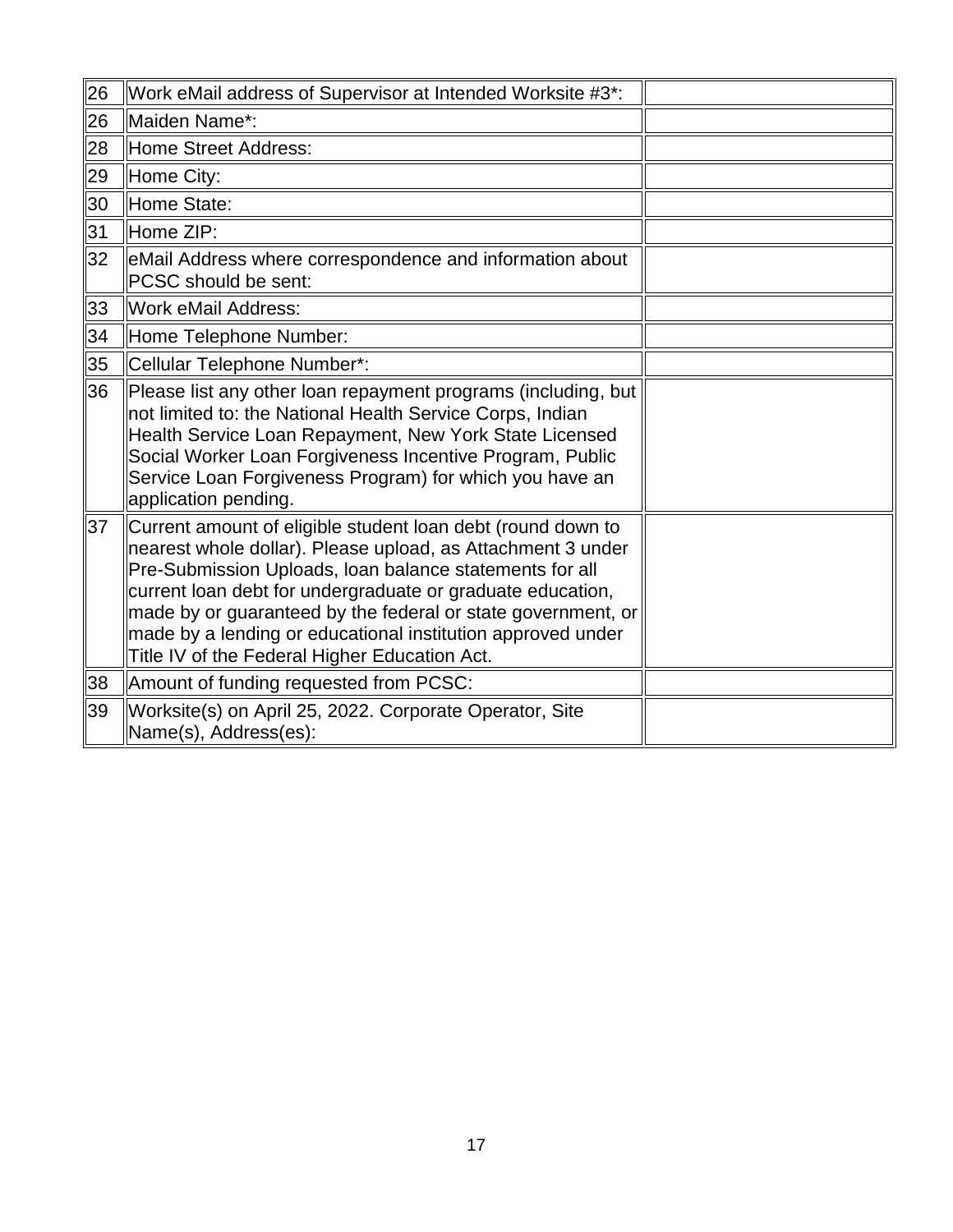# **ATTACHMENT 3 (Mandatory)**

# Loan Statements For Qualified Educational Debt

## **Solicitation of Interest # 20120**

#### Primary Care Service Corps (PCSC) Loan Repayment Program

#### **Please note this document is a placeholder as loan statements will vary among applicants.**

Applicants are instructed to upload the most current Loan Statements for qualified educational debt\* as Attachment 3.

These statements should be no greater than (30) days prior to the date on which the application is submitted.

The Loan Statements must show, at a minimum, the following information:

- Evidence of Statement Authenticity (letterhead or statement banner with credit corporation logo)
- Creditor Name
- Applicant Name
- Loan Number
- Loan Statement Date
- Loan Balance

\* Qualified educational debt is defined in Section III.A. Use of Funds of this SOI.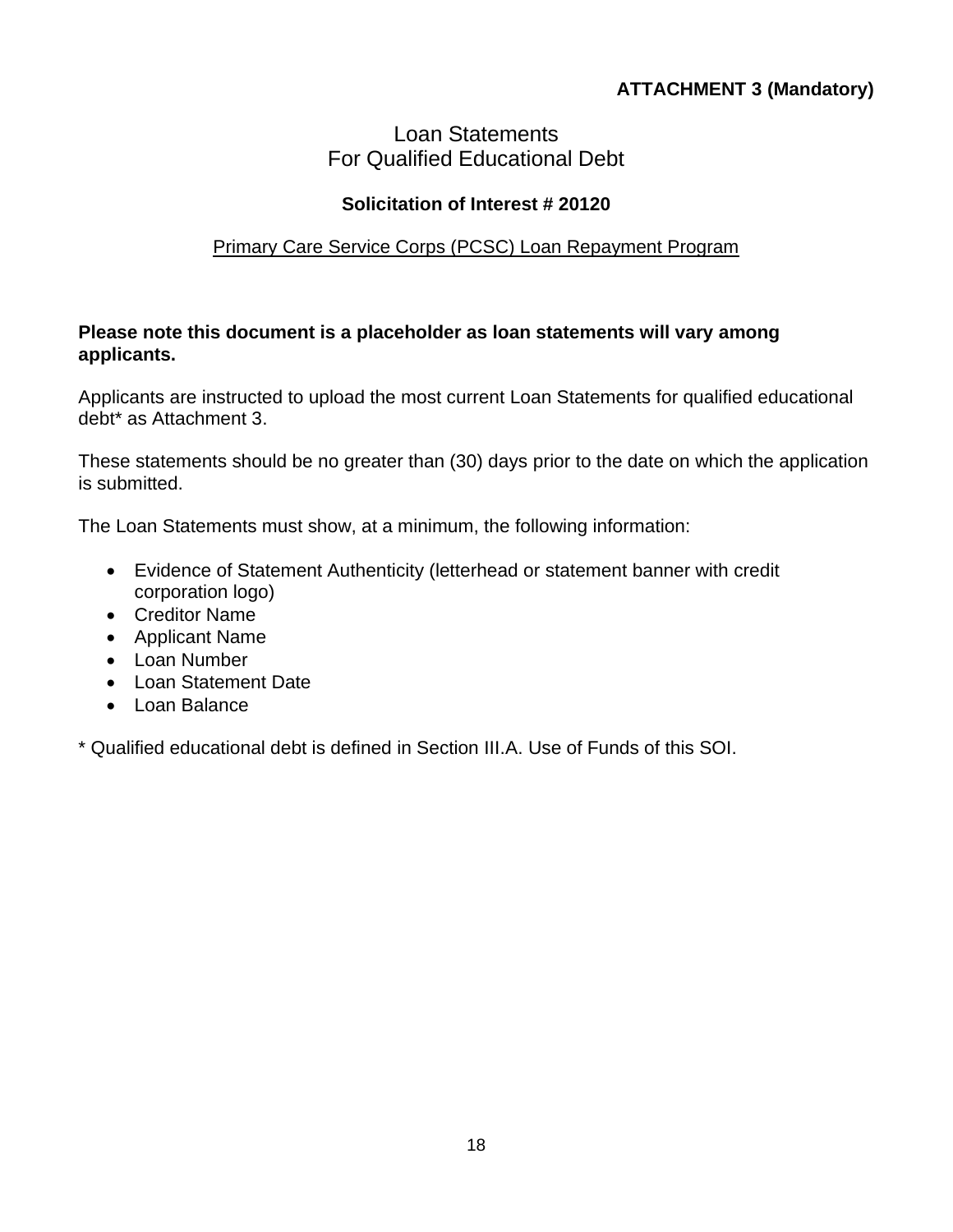# Consent to Disclosure

### **Solicitation of Interest # 20120**

#### Primary Care Service Corps (PCSC) Loan Repayment Program

### **Instructions: Applicants are instructed to upload the completed Consent to Disclosure document as Attachment 4 of the application.**

I authorize and provide my consent for any lender, servicer, the U.S. Department of Education, any servicer for the U.S. Department of Education, or other institution or individual to disclose to NYS Higher Education Services Corporation (HESC) any information relevant to HESC's review and consideration of my outstanding student loan debt. I give HESC permission to contact and disclose my personal information to any lender, servicer, U.S. Department of Education, any servicer for the U.S. Department of Education, or other institution or individual to facilitate HESC's review and consideration of my outstanding student loan debt. I give HESC permission to share my personal information with its agents, business partners, other State and/or federal agencies, and other institutions or individuals necessary for the purpose of evaluating my student loan debt. I give HESC permission to use whatever means it deems necessary to verify any information I have provided, or will provide, to be used for the purpose of evaluating my student loan debt, including but not limited to, documentation submitted or accessed through other parties.

Applicant's Name (Print)

Applicant's Signature

Date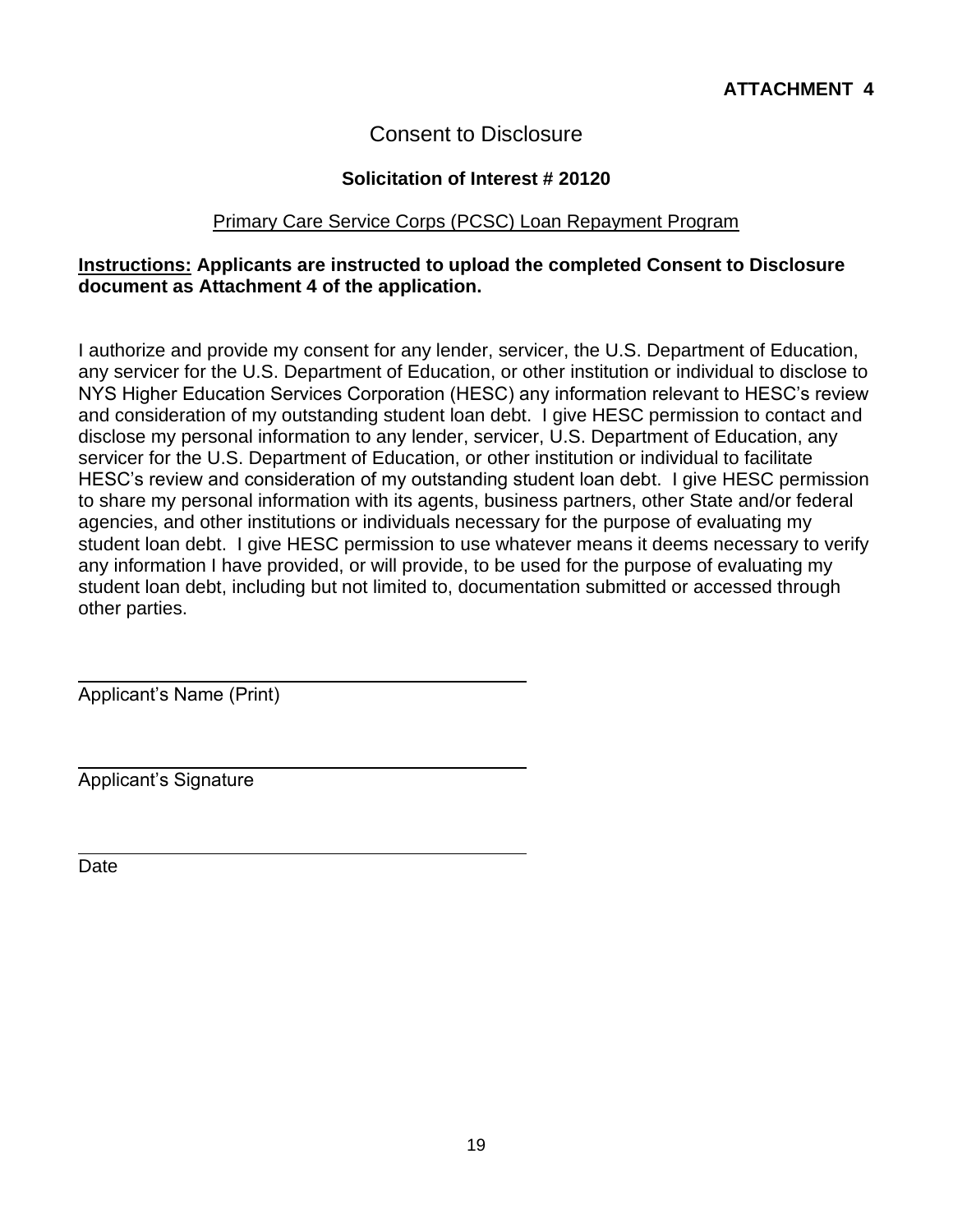## **ATTACHMENT 5 (Mandatory Upload)**

### **Solicitation of Interest # 20120**

#### **Employment Letter Template**

#### (EMPLOYER LETTERHEAD)

(*Date*)

Dear Primary Care Service Corps Administrator:

It is mutually understood that (*clinician name*) intends to fulfill a NYS Primary Care Service Corps service obligation with (*name of employer*) during the period August 1, 2022 through July 31, 2025. During that time, (*clinician name*) will be assigned to:

• (*name and address of work site*) which is a National Health Service Corps Active Site, for \_\_\_ % of his/her time. (Note: add additional worksite bullets if there are multiple worksites, the total should equal 100%)

They will work as a (*clinical title and specialty*) for approximately \_\_\_ clinical hours per week for weeks per year during that time.

(For clinicians serving at School Based Health Centers only) {The clinician will be serving at a School Based Health Center and will be primarily engaged in direct clinical and counseling services, and clinician will meet clinical practice requirements for entire calendar year.}

(For Physician Assistants only) {The clinician is a physician assistant, and their primary practice area will be in adult medicine, family medicine, pediatrics, psychiatry, mental health, geriatrics or women's health.}

#### **(Insert the Appropriate CLASSIFICATION STATEMENT from list below. Please select the appropriate bracketed term to describe your employee. Do not alter any other text in the statement.)**

If the applicant receives Primary Care Service Corps award, (*name of employer*) agrees to complete and submit Employment Verification forms and Administrator Surveys relating to the applicant and their worksite(s), and agrees to notify the Department of Health in the event of termination or separation of the employee applicant.

Sincerely,

(*Signature*)

(*Title of Signatory*)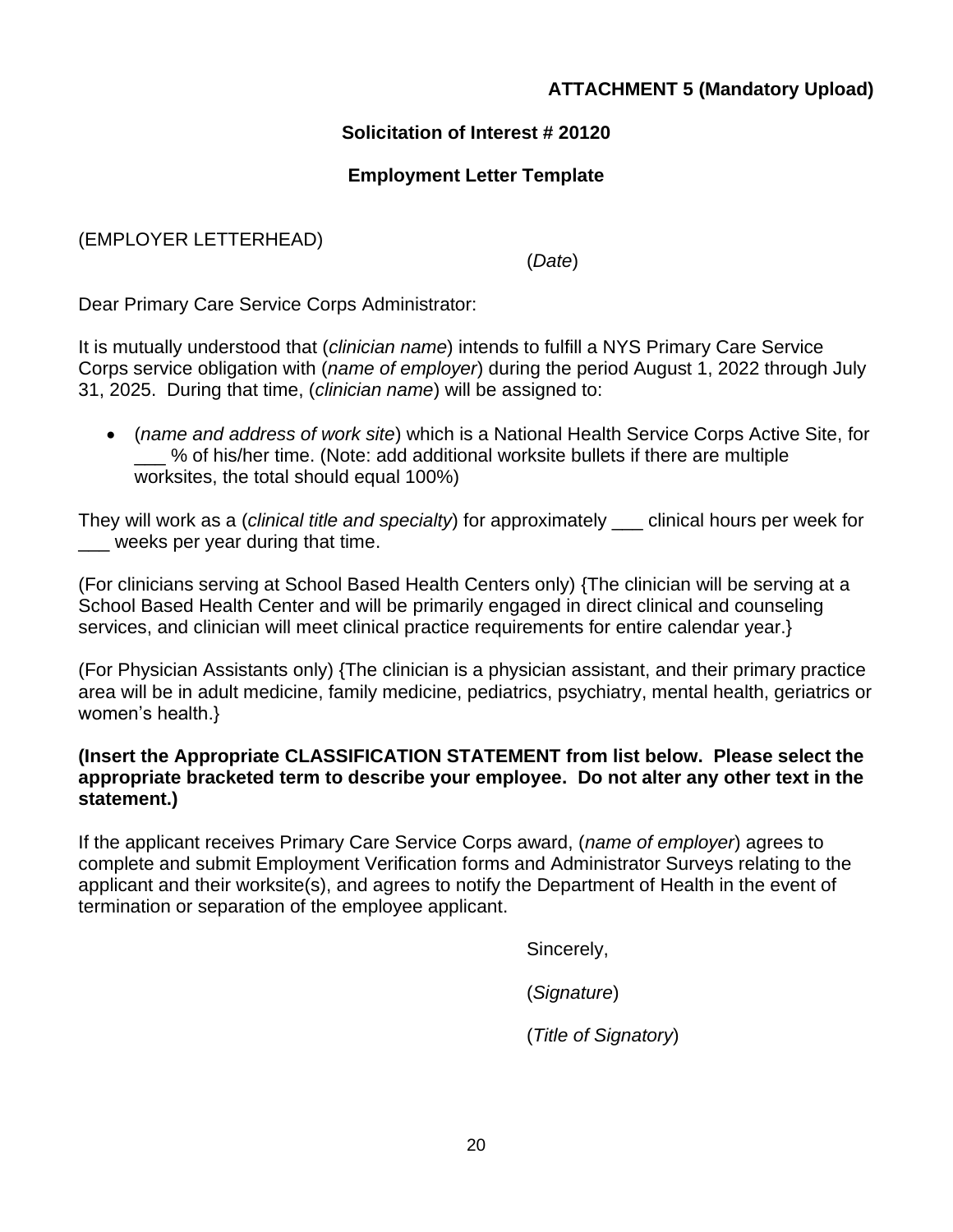## **CLASSIFICATION STATEMENTS**

**As a {physician assistant} {nurse practitioner} {dentist} {dental hygienist} serving at a {primary care} / {dental} facility**, this clinician will work at least 20 hours per week (not to exceed 39 hours per week), for a minimum of 45 weeks per service year. The 20 hours per week may be compressed into no less than two work days per week, with no more than 12 hours of work to be performed in any 24-hour period. In addition, it is understood that:

- At least 16 of the minimum 20 hours per week must be spent providing direct patient care in the outpatient ambulatory care setting(s) at the approved service site(s) specified in the clinician's executed contract, during normally scheduled office hours.
- The remaining four (4) hours of the minimum 20 hours per week must be spent providing direct patient care or teaching, in the approved service site(s) or providing direct patient care in alternative settings (e.g., hospitals, nursing homes, shelters) as directed by the approved service site(s),or performing practice-related administrative activities.
- Practice-related administrative activities shall not exceed a total of four (4) hours of the minimum 20 hours per week.
- Teaching (which includes mentoring and serving as a preceptor) shall not exceed a total of four (4) hours of the minimum 20 hours per week.
- Participants do not receive service credit for hours worked over the required 20 hours per week, and excess hours cannot be applied to any other work week. Full-time work done by a half-time participant will not change the participant's half-time status and will not entitle the clinician to full-time service credit. Also, time spent "on call" will not count towards the service requirement, except to the extent the provider is directly serving patients during that period.

**As a {certified nurse midwife} {physician assistant providing geriatric services} {nurse practitioner providing geriatric services}**, this clinician will work at least 20 hours per week (not to exceed 39 hours per week), for a minimum of 45 weeks per service year. The 20 hours per week may be compressed into no less than two work days per week, with no more than 12 hours of work to be performed in any 24-hour period. In addition, it is understood that:

- At least 11 of the minimum 20 hours per week must be spent providing direct patient care in the outpatient ambulatory care setting(s) at the approved service site(s) specified in the clinician's executed contract, during normally scheduled office hours.
- The remaining nine (9) hours of the minimum 20 hours per week must be spent providing direct patient care or teaching, in the approved service site(s), or providing direct patient care in alternative settings (e.g., hospitals, nursing homes, shelters) as directed by the approved service site(s), or performing practice-related administrative activities.
- Practice-related administrative activities shall not exceed a total of four (4) hours of the minimum 20 hours per week.
- Teaching (which includes mentoring and serving as a preceptor) shall not exceed a total of four (4) hours of the minimum 20 hours per week.
- Participants do not receive service credit for hours worked over the required 20 hours per week, and excess hours cannot be applied to any other work week. Full-time work done by a half-time participant will not change the participant's half-time status and will not entitle the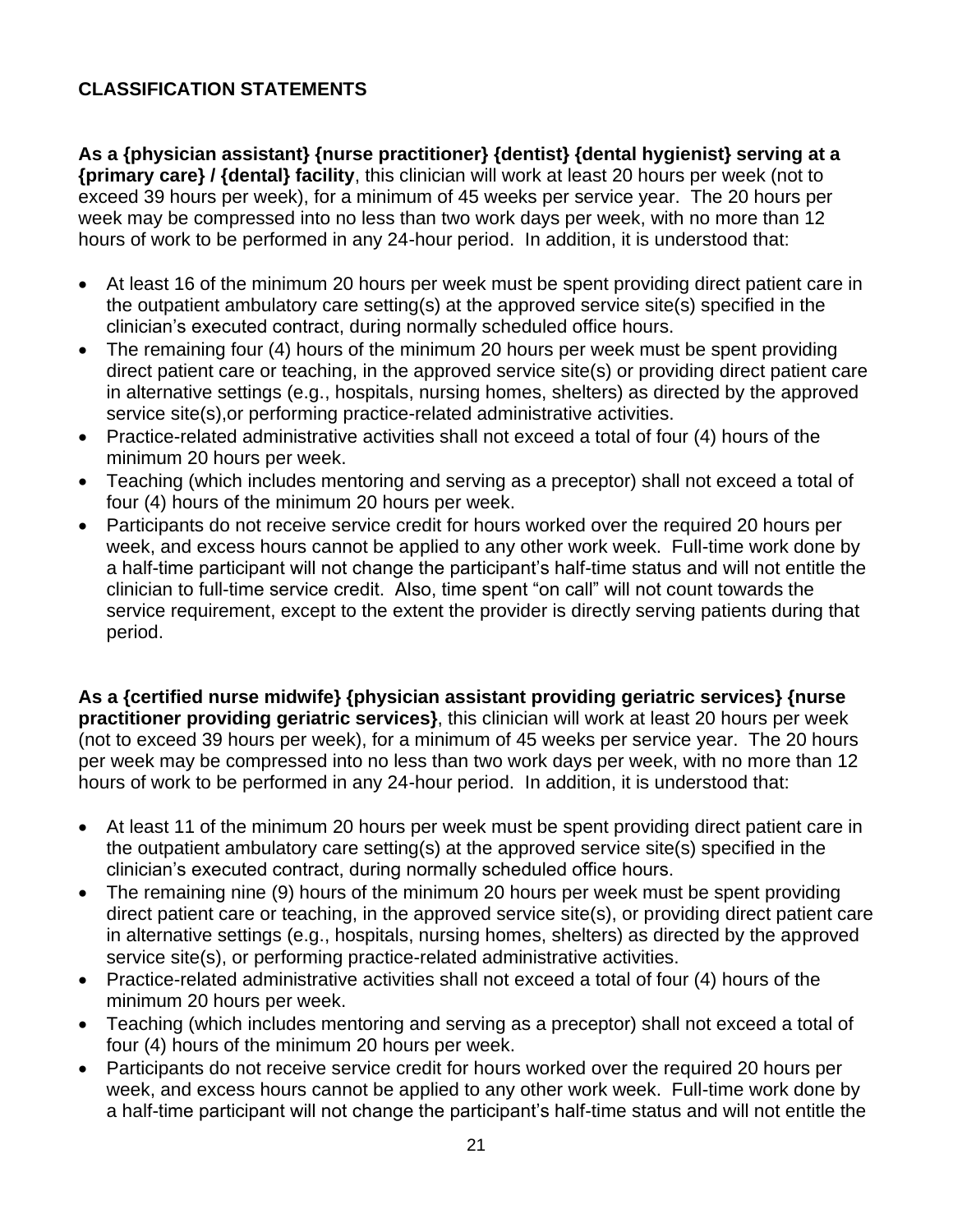clinician to full-time service credit. Also, time spent "on call" will not count towards the service requirement, except to the extent the provider is directly serving patients during that period.

**As a {physician assistant} {nurse practitioner} {clinical psychologist} {licensed clinical social worker} {licensed marriage and family therapist} {licensed mental health counselor} providing behavioral health services,** this clinician will work at least 20 hours per week (not to exceed 39 hours per week), for a minimum of 45 weeks per service year. The 20 hours per week may be compressed into no less than two work days per week, with no more than 12 hours of work to be performed in any 24-hour period. In addition, it is understood that:

- At least 11 of the minimum 20 hours per week must be spent providing direct patient care in the outpatient ambulatory care setting(s) at the approved service site(s) specified in the clinician's executed contract, during normally scheduled office hours.
- The remaining nine (9) hours of the minimum 20 hours per week must be spent providing direct patient care or teaching, in the approved service site(s), or providing direct patient care in alternative settings (e.g., hospitals, nursing homes, shelters) as directed by the approved service site(s), or performing practice-related administrative activities.
- Practice-related administrative activities shall not exceed a total of four (4) hours of the minimum 20 hours per week.
- Teaching (which includes mentoring and serving as a preceptor) shall not exceed a total of four (4) hours of the minimum 20 hours per week.
- Participants do not receive service credit for hours worked over the required 20 hours per week, and excess hours cannot be applied to any other work week. Full-time work done by a half-time participant will not change the participant's half-time status and will not entitle the clinician to full-time service credit. Also, time spent "on call" will not count towards the service requirement, except to the extent the provider is directly serving patients during that period.

**As a {physician assistant} {nurse practitioners} {certified nurse midwife} serving at a Critical Access Hospital (CAH),** this clinician will work at least 20 hours per week (not to exceed 39 hours per week), for a minimum of 45 weeks per service year. The 20 hours per week may be compressed into no less than two work days per week, with no more than 12 hours of work to be performed in any 24-hour period. In addition, it is understood that:

- At least eight (8) of the minimum 20 hours per week much be spent providing direct patient care or teaching, mentoring or serving as a preceptor in the CAH-affiliated outpatient ambulatory care setting(s) specified in the Clinician's executed contract, during normally scheduled office hours.
- The remaining 12 hours of the minimum 20 hours per week must be spent providing direct patient care or teaching, mentoring or serving as a preceptor at the CAH's skilled nursing facility or swing bed unit, or performing practice-related administrative activities.
- Practice-related administrative activities shall not exceed a total of four (4) hours of the minimum 20 hours per week.
- Teaching (which includes mentoring and serving as a preceptor) shall not exceed a total of four (4) hours of the minimum 20 hours per week.
- Participants do not receive service credit for hours worked over the required 20 hours per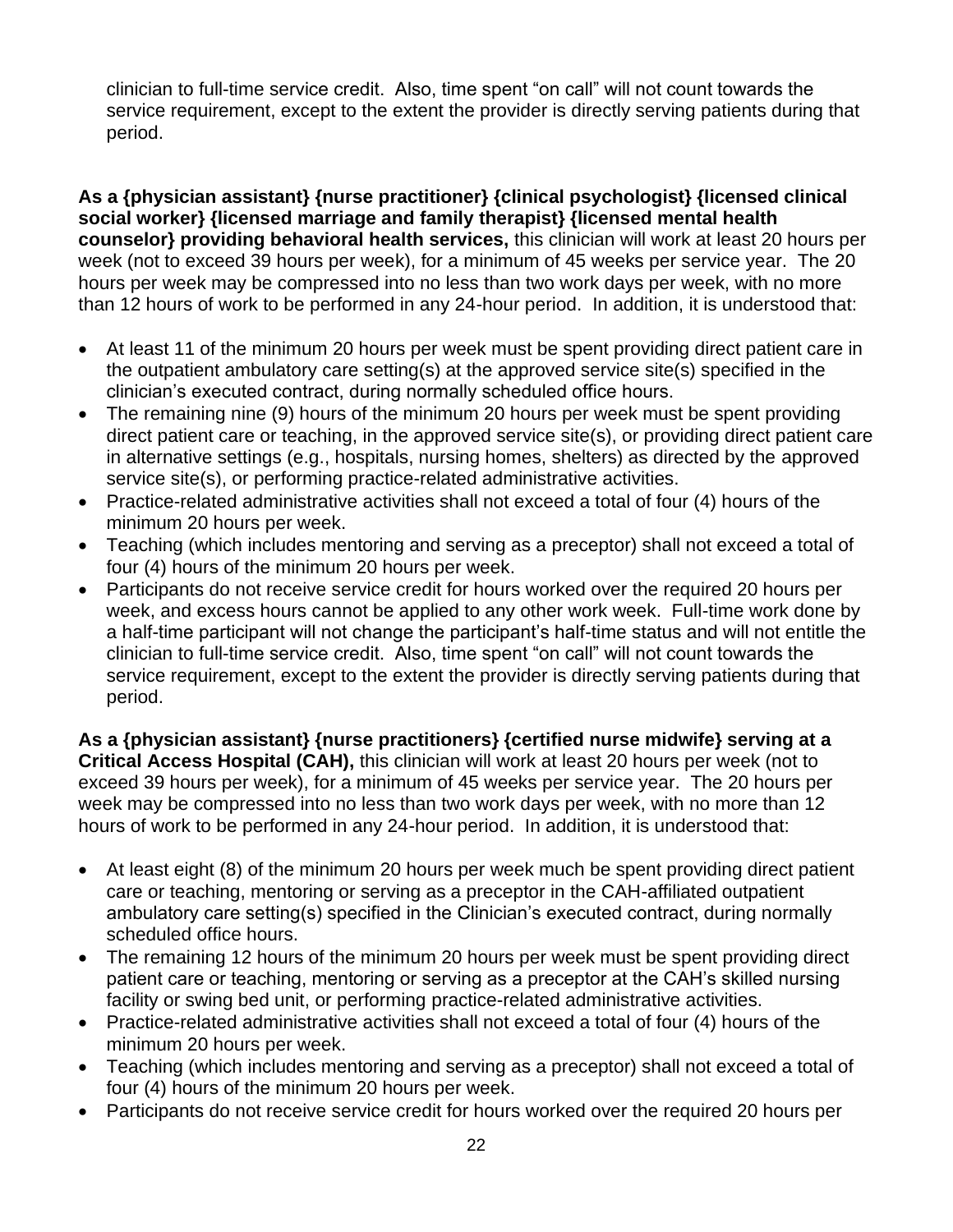week, and excess hours cannot be applied to any other work week. Full-time work done by a half-time participant will not change the participant's half-time status and will not entitle the clinician to full-time service credit. Also, time spent "on call" will not count towards the service requirement, except to the extent the provider is directly serving patients during that period.

**As a FULL-TIME dentist serving at a dental facility**, this clinician will work a minimum of 40 hours per week, for a minimum of 45 weeks each service year. The 40 hours per week may be compressed into no less than four (4) days per week, with no more than 12 hours of work to be performed in any 24‐hour period. In addition, it is understood that:

- At least 32 of the minimum 40 hours per week must be spent providing direct patient care or teaching in the outpatient ambulatory care setting(s) at the approved service site(s) specified in the clinician's executed contract, during normally scheduled office hours;
- The remaining eight (8) hours of the minimum 40 hours per week must be spent providing direct patient care or teaching, in the approved service site(s), providing direct patient care in alternative settings (e.g., hospitals, nursing homes, shelters) as directed by the approved service site(s), or performing practice-related administrative activities.
- Practice-related administrative activities shall not exceed eight (8) hours of the minimum 40 hours per week.
- Teaching (which includes mentoring and serving as a preceptor) at the approved service site shall not exceed eight (8) hours of the minimum 40 hours per week.
- Participants do not receive service credit for hours worked over the required 40 hours per week, and excess hours cannot be applied to any other work week. Also, time spent "on call" will not be counted towards the service requirement, except to the extent the provider is directly serving patients during that period.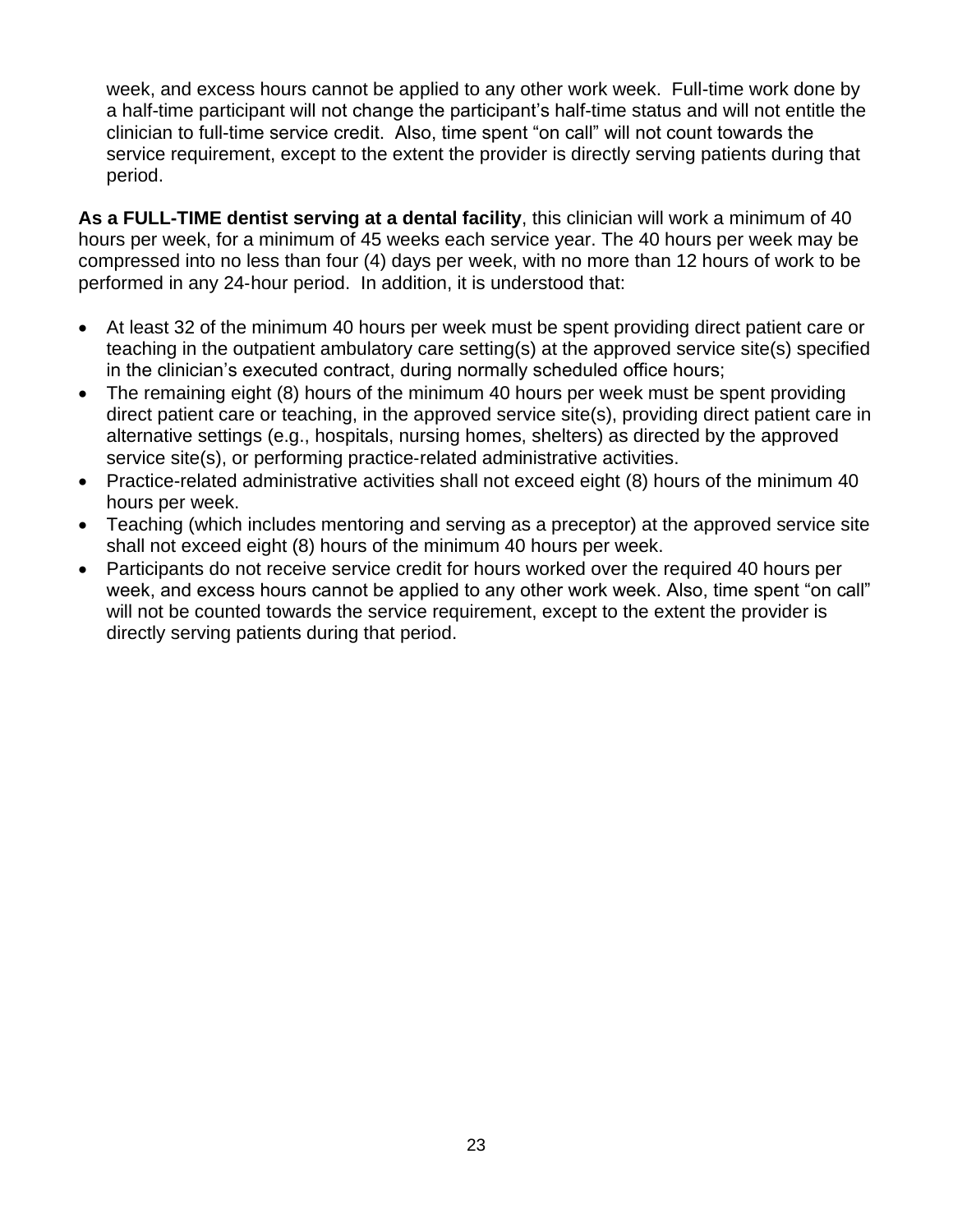# Proof of Site Eligibility

# **Solicitation of Interest # 20120**

#### Primary Care Service Corps (PCSC) Loan Repayment Program

#### **Instructions: Primary Care Service Corps awardees must be employed at National Health Service Corps Active Sites, and the site must have a HPSA score of 1 or more for the awardee's professional discipline (primary care or dental or mental health)**

To verify that a site is a National Health Service Corps Approved Site:

- 1. Go to this website:<https://connector.hrsa.gov/connector/>
- 2. In the Search dialog box, click on the Sites radio button (blue dot will appear in circle next to word Sites)
- 3. In the Location box, enter the name of the town, and then click on the choice that appears in the drop box (to see all sites in New York State, choose: "New York USA").
- 4. Press the [Search] Button.
- 5. A list of all NHSC Approved Sites in New York State (centered on the requested town) will appear in the Search Results on the Site tab.
- 6. Use the scroll bar to scroll through the Search Results list to find the intended work site.
- 7. If the right column of the Search Results for the intended site shows the words "NHSC Active", or "NHSC/Nurse Corps Active" or NHSC/Nurse Corps/STAR Active" then the site is an NHSC Active Site.
- 8. Click on the name of the site to activate the link and display site details.
- 9. Verify that the address of the site is the address of the intended site (some site names are vague, so please check that you have found the correct site).
- 10. Verify that the NHSC HPSA score (top right corner of screen) for the applicant's professional discipline (primary care or dental or mental health) is 1 or more. If the NHSC HPSA score shows "NA" for the applicant's discipline, then this site is NOT an allowable worksite for the applicant.
- 11.Print the screen (or save screenshot as a PDF) showing site name, site address and site HPSA scores, and submit with the application as Attachment 8 Site Information.
- 12.Repeat steps above for each intended worksite.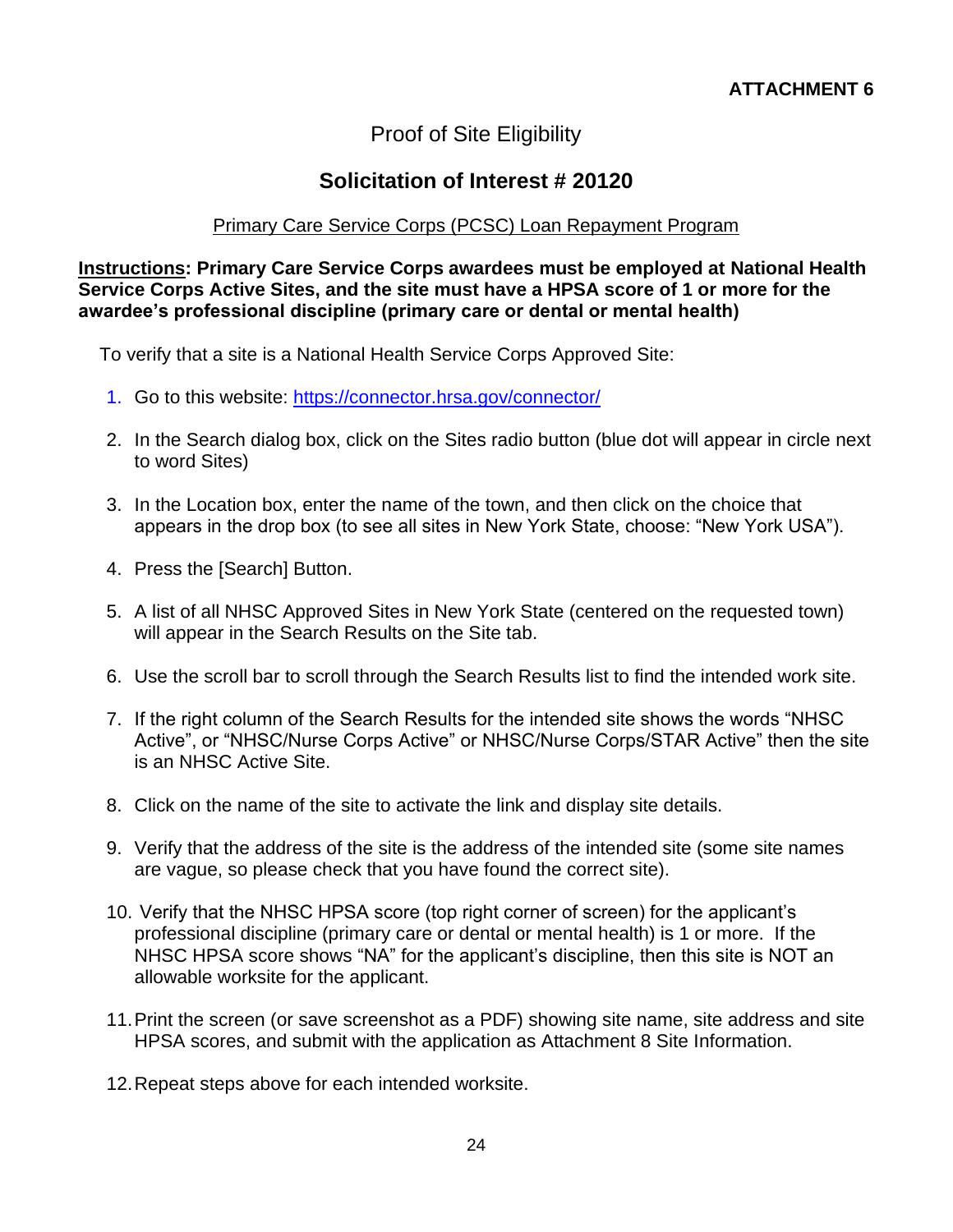The Site Status **MUST** indicate "NHSC Active" and **MUST** have a NHSC HPSA score of 1 or more for the applicant's discipline to be an eligible worksite for the PCSC Loan Repayment Program.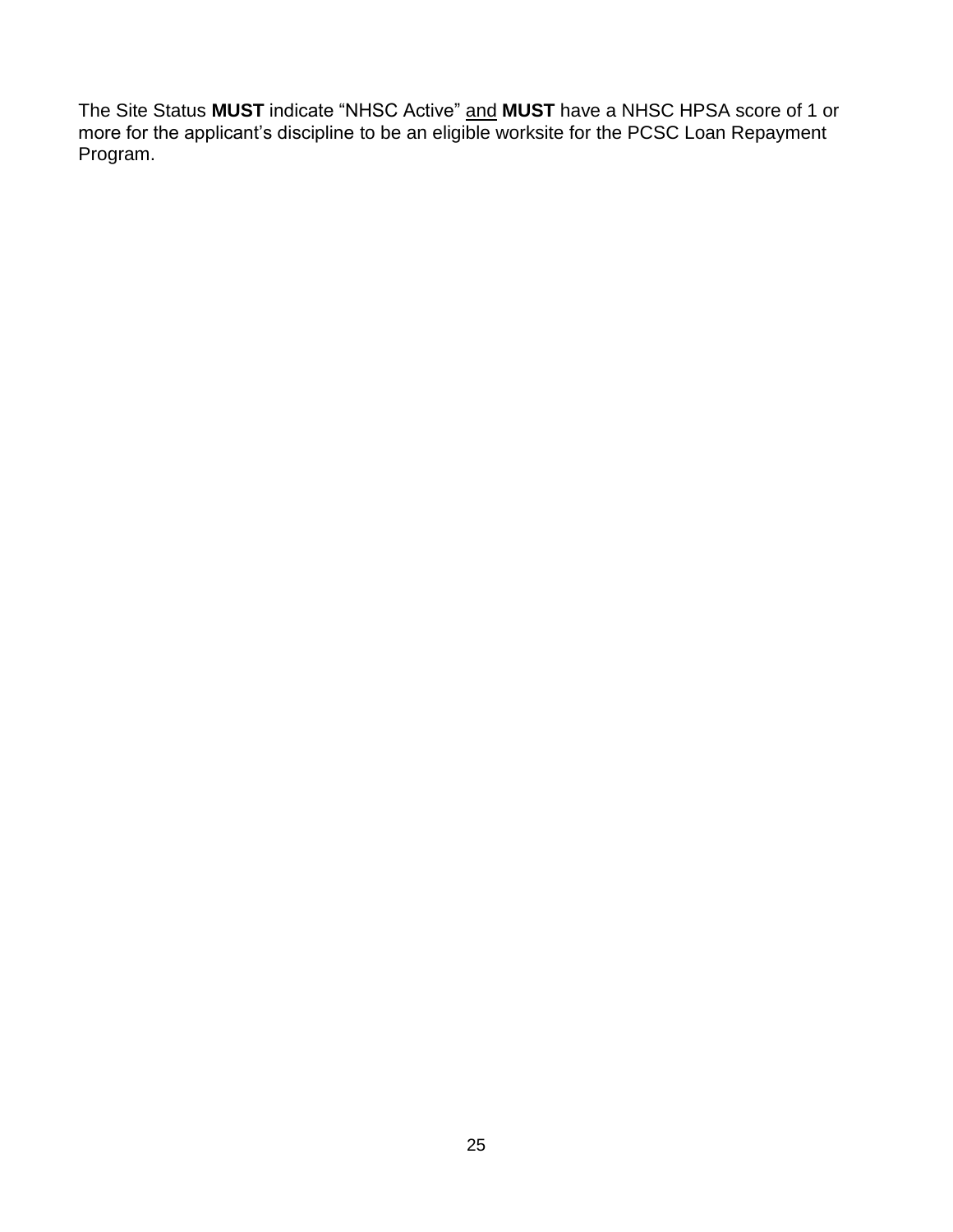# **ATTACHMENT 7 (Mandatory)**

# Site Information

## **Solicitation of Interest # 20120**

## Primary Care Service Corps (PCSC) Loan Repayment Program (Round 5)

Please note this document is a placeholder, as site information will vary among applicants.

Applicants are instructed to upload the site information obtained from the instructions in Attachment 7: Tool to Identify Eligible Sites as Attachment 8.

The Site Information must show, at a minimum, the following information:

- Site Name
- Site Address
- NHSC HPSA Scores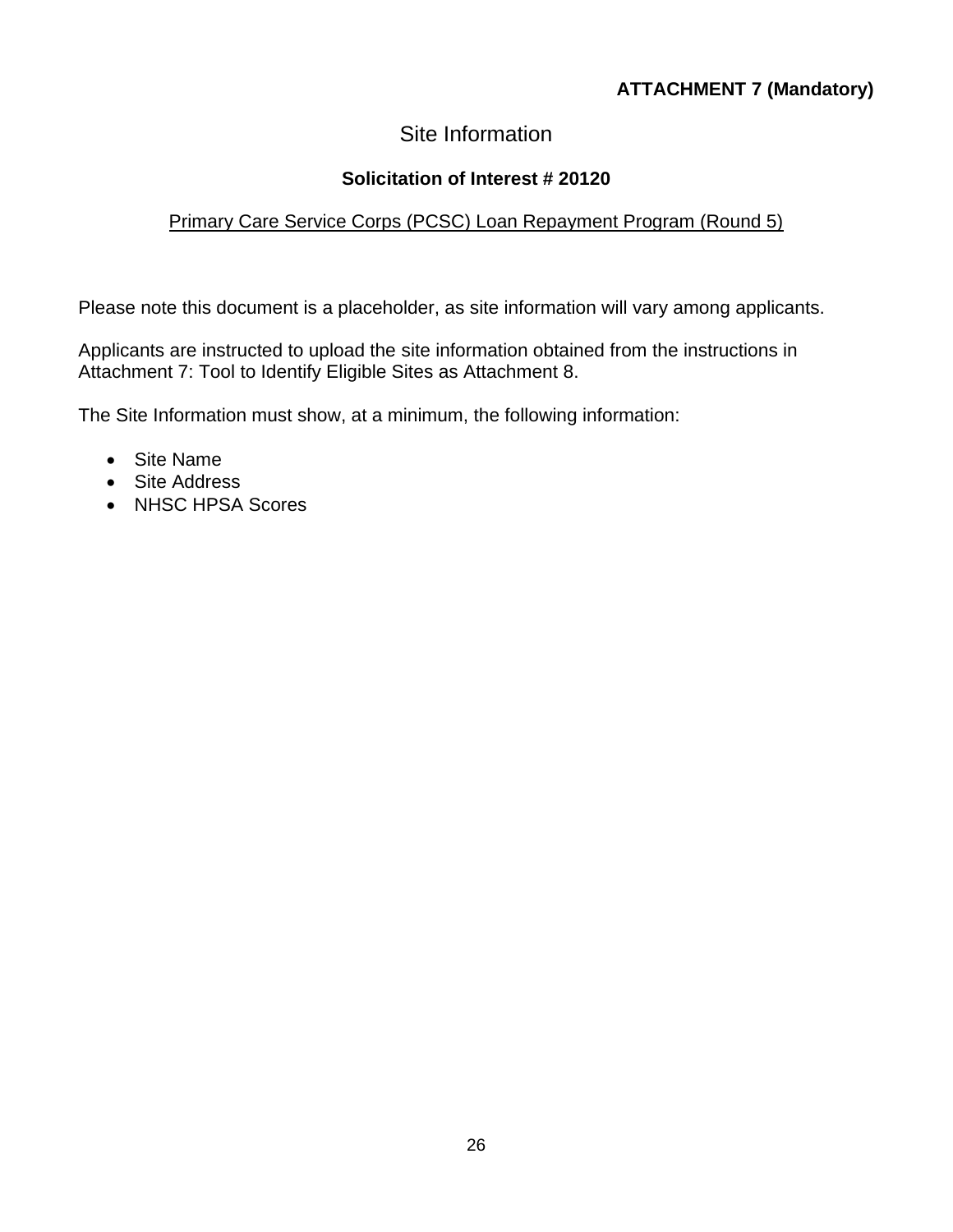## **Attachment 8 (Mandatory)**

## **Solicitation of Interest # 20120**

# **Current Professional Licenses**

\*Please note this document is a placeholder as current professional licenses will vary among applicants.\*

Applicants are instructed to upload a photocopy or printout of any professional licenses currently held.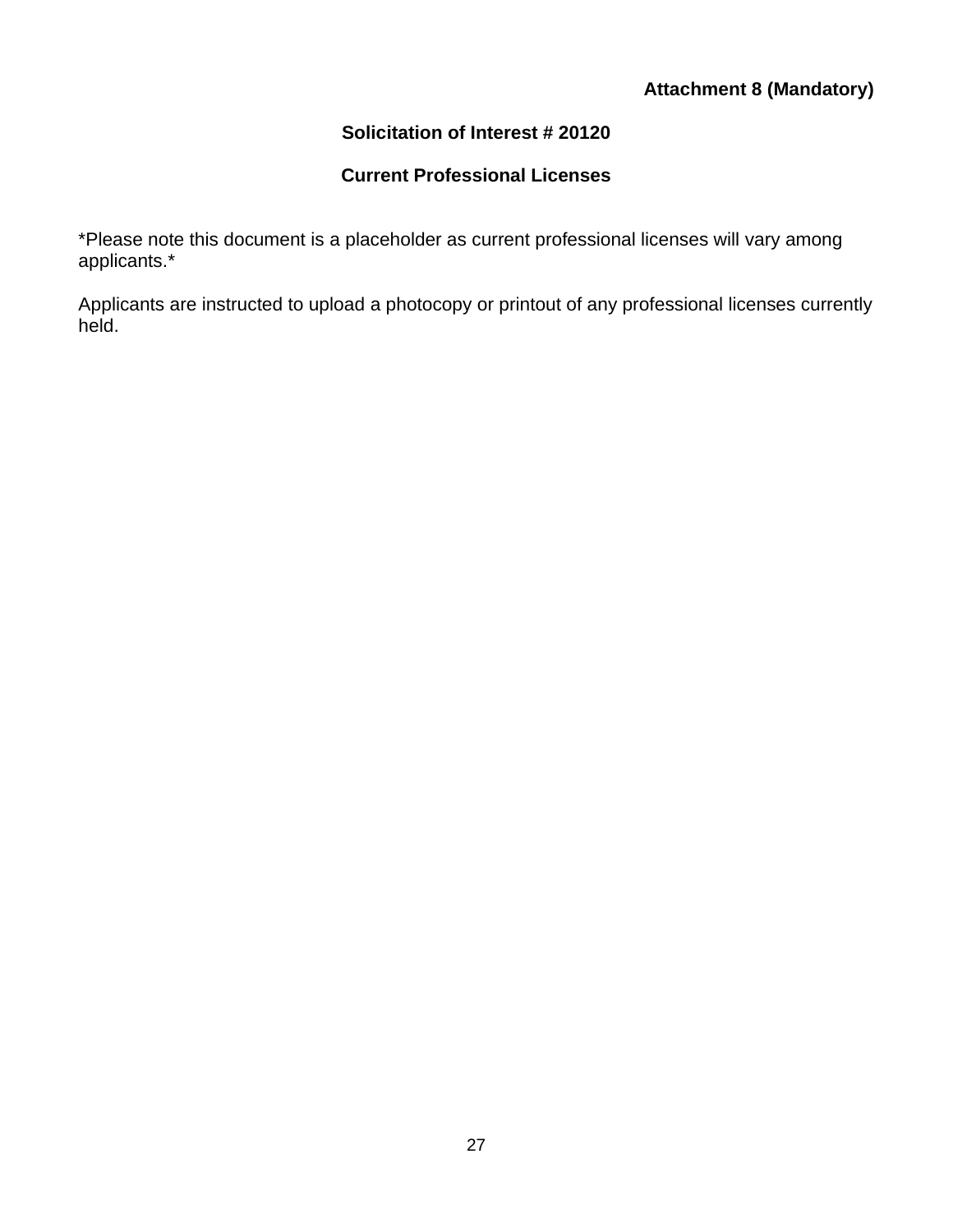# Default Penalty Attestation

#### **Solicitation of Interest # 20120**

#### Primary Care Service Corps (PCSC) Loan Repayment Program

#### **Instructions: Applicants are instructed to upload this signed document as Attachment 9 of the application.**

There are significant financial consequences in the event a clinician fails to complete their threeyear service obligation.

#### **These default provisions are defined in the Master Grant Contract as follows:**

In the event of default, the physician will, within one year of defaulting, repay the State of New York the greater of either \$31,000 or the sum of:

- The proportionate amount of the loan repayments paid by the State of New York to the physician representing any period of obligated service not completed; AND
- \$7,500 multiplied by the number of months of obligated service not completed; AND
- Interest on the above amount calculated from the date of default at the maximum legal prevailing rate, as determined by the Treasurer of the United States, from the date of the breach.

#### **Uncollectable accounts, or failure to fully repay the amounts stated below, will be referred to the New York State Attorney General's Office for possible legal action.**

In the event that the Applicant, through any cause, fails to perform any of the terms, covenants or promises of any contract resulting from this SOI, the Department acting for and on behalf of the State, shall thereupon have the right to terminate the contract by giving notice in writing of the fact and date of such termination to the Applicant.

**I certify that I have reviewed this document and understand how default penalties are applied in relation to this SOI. Signature of Applicant:** 

**Signature Date**

**\_\_\_\_\_\_\_\_\_\_\_\_\_\_\_\_\_\_**

**Name (printed)**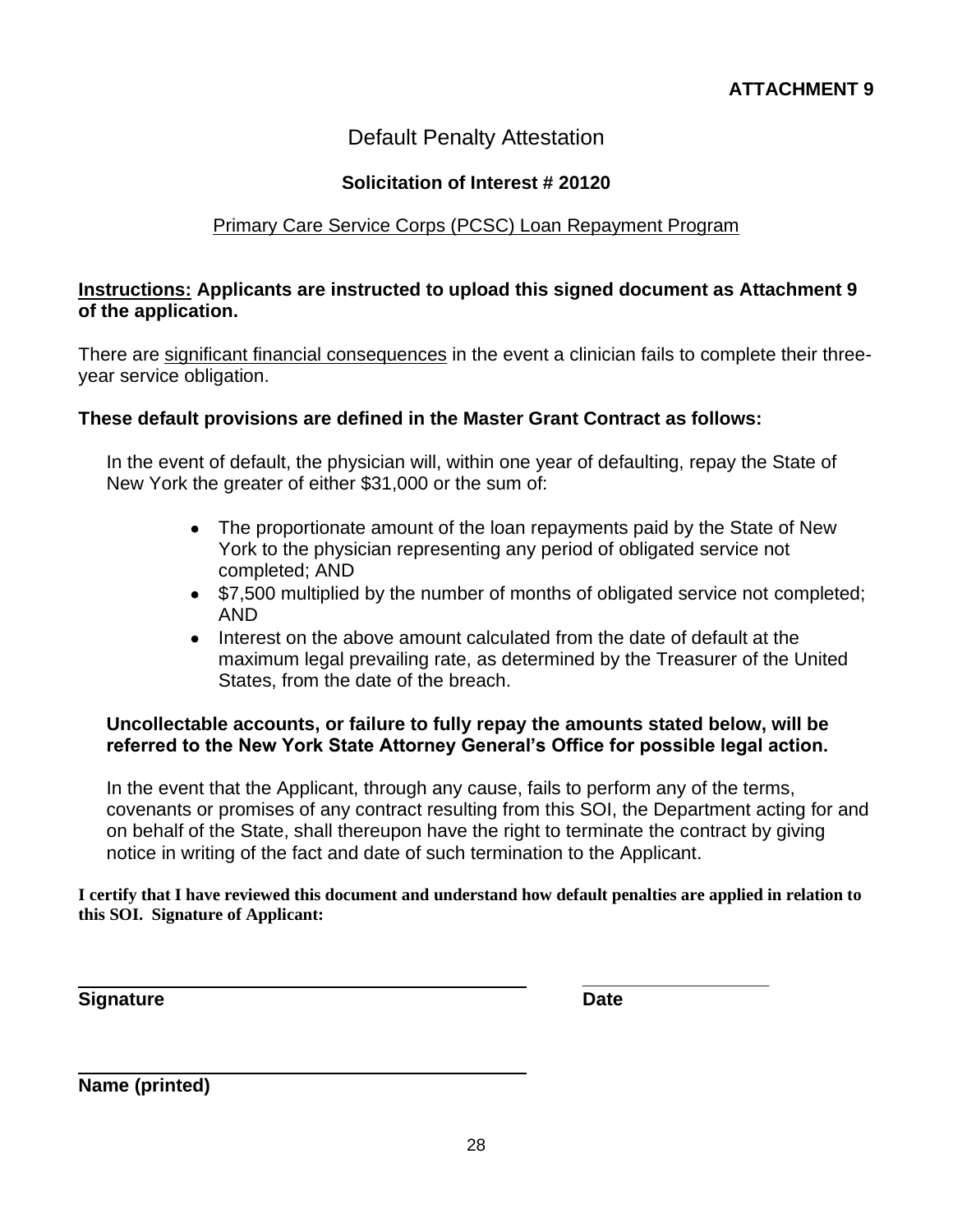**For clarity, the following table shows the theoretical MINIMUM amount a default penalty could be, using an Interest rate of 0%, an award amount of \$30,000, and \$0 in payments made from the Department of Health to the awardee at the time of default:**

| Period (in months) of               |                                   |
|-------------------------------------|-----------------------------------|
| <b>Obligated Service Period Not</b> | <b>Dollars Defaulting Awardee</b> |
| Completed                           | must pay to Department            |
| 36                                  | 270,000.00                        |
| 35                                  | 261,666.67                        |
| 34                                  | 253,333.34                        |
| 33                                  | 245,000.01                        |
| 32                                  | 236,666.68                        |
| 31                                  | 228,333.35                        |
| 30                                  | 220,000.02                        |
| 29                                  | 211,666.69                        |
| 28                                  | 203,333.36                        |
| 27                                  | 195,000.03                        |
| 26                                  | 186,666.70                        |
| 25                                  | 178,333.37                        |
| 24                                  | 170,000.04                        |
| 23                                  | 161,666.71                        |
| 22                                  | 153,333.38                        |
| 21                                  | 145,000.05                        |
| 20                                  | 136,666.72                        |
| 19                                  | 128,333.39                        |
| 18                                  | 120,000.06                        |
| 17                                  | 111,666.73                        |
| 16                                  | 103,333.40                        |
| 15                                  | 95,000.07                         |
| 14                                  | 86,666.74                         |
| 13                                  | 78,333.41                         |
| 12                                  | 70,000.08                         |
| 11                                  | 61,666.75                         |
| 10                                  | 53,333.42                         |
| 9                                   | 45,000.09                         |
| 8                                   | 36,666.76                         |
| 7                                   | 31,000.00                         |
| 6                                   | 31,000.00                         |
| 5                                   | 31,000.00                         |
| 4                                   | 31,000.00                         |
| 3                                   | 31,000.00                         |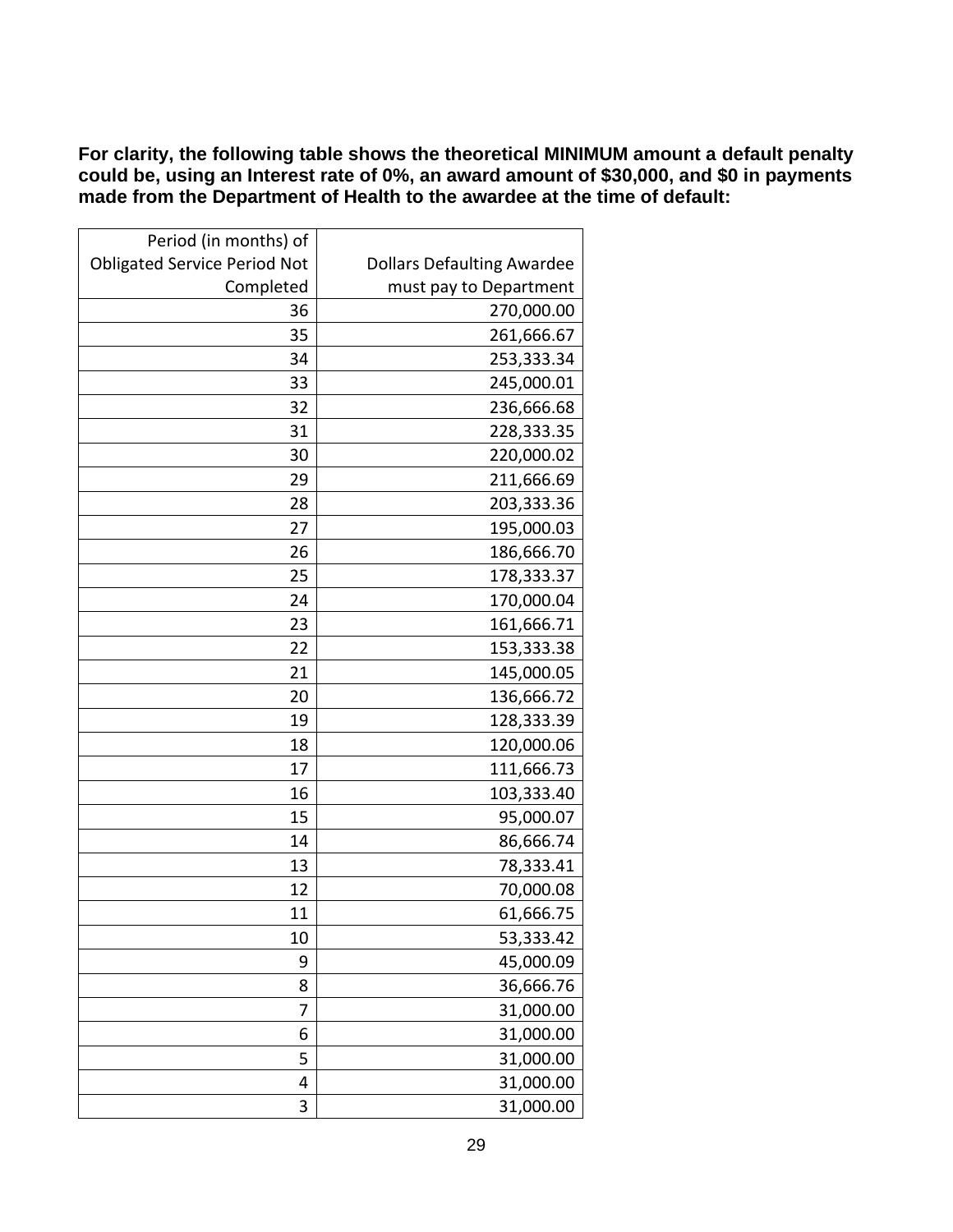| - | 31,000.00 |
|---|-----------|
|   | 31,000.00 |